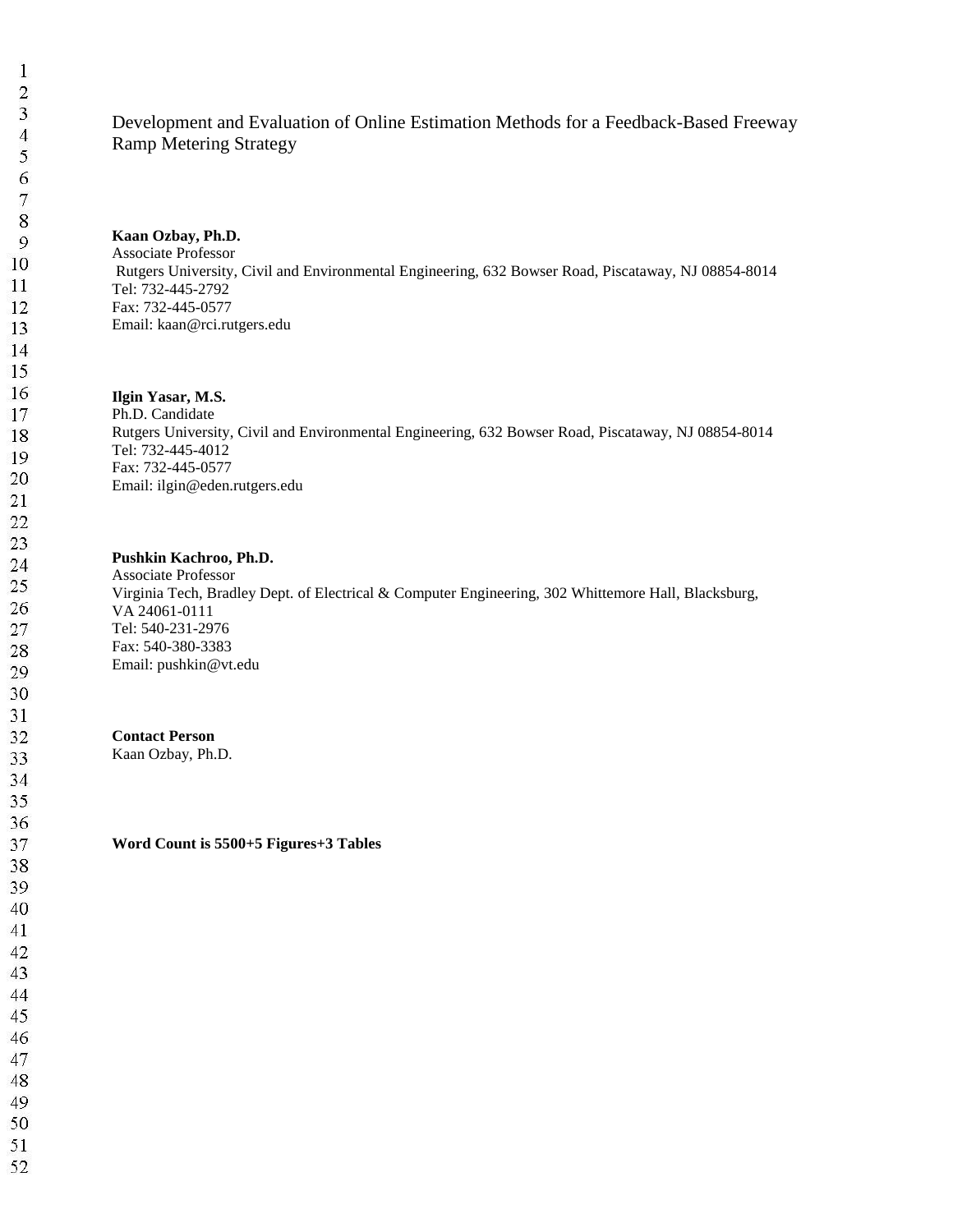# **ABSTRACT**

The critical density of a freeway link is subject to changes over time owing to such circumstances as environmental conditions (snow, rain, etc.) and traffic incidents. Because of the critical density's impacts on the performance of some ramp metering strategies that make use of it as a threshold value for control action, it is necessary to trace the real value of the critical density. Hence, methodologies for the online estimation of critical density using the extended Kalman filter (EKF) and Kalman filter (KF) are proposed in this paper. Basically, critical density is chosen as the state variable to be determined using the system output, namely the measurement of traffic flow on the downstream freeway link. These methods are compared with a similar methodology by Smaragdis et al. (2004) using the same traffic conditions implemented in a macroscopic simulation model based on MATLAB. Then, these proposed methods are evaluated in microscopic simulation environments using PARAMICS. In tracing timedependent changes of real critical occupancy effectively, the results indicate that both methods (using KF and EKF) provide better performance compared with the case where constant critical occupancy is used for all the scenarios tested. Our paper contributes to state of the art by using a novel on-line parameter estimation techniques combined with two different feedback based ramp metering strategies namely ALINEA and MIXCROS and then by testing this new approach in a highly stochastic microscopic simulation environment that can be considered a close representation of real-world conditions.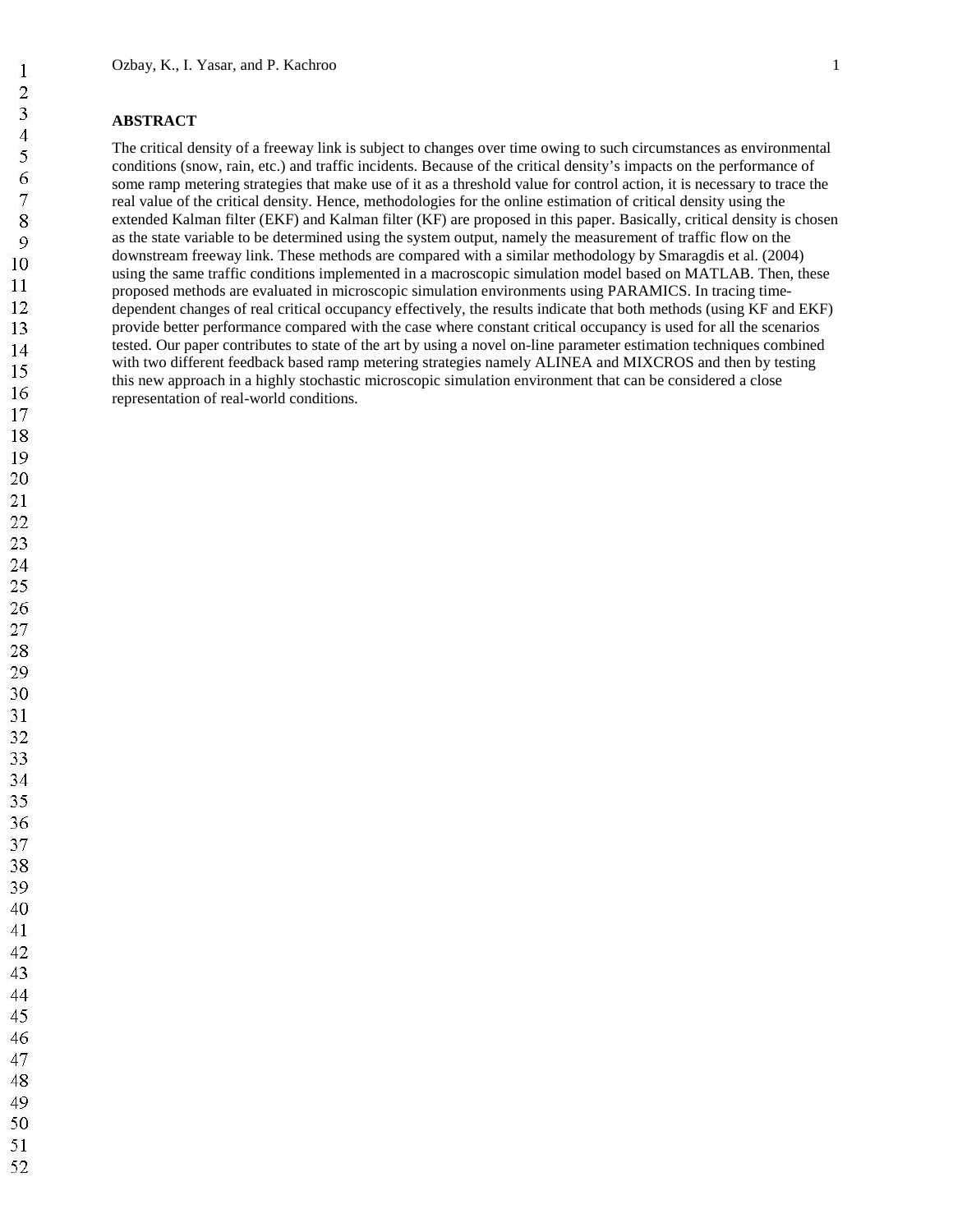# **1. INTRODUCTION AND MOTIVATION**

Ramp metering is one of the most beneficial management strategies in alleviating congestion in freeway networks. Success of the online implementation of feedback-based ramp metering strategies such as "mixed-feedback-based" ramp control strategy, namely MIXCROS (Ozbay et al., 2004), and ALINEA (Papageorgiou et al., 1991) depend on many factors, such as the regulator parameter  $(K_R)$  and the appropriate choice of meter locations.

In addition to the need for careful calibration of the control parameters, it is important to improve the performance of the ramp control by introducing adaptive techniques that enable the control strategies to respond in real time to changes in control parameters such as jam density and free flow speed.

The performance standard of the local mixed-feedback-based ramp metering strategy, MIXCROS, for instance, is to maintain the density of the downstream section of the freeway close to the critical density (or the set value chosen to be less than the critical density) while taking the on-ramp queue into consideration with the help of selected weight ratios for the freeway and the on-ramp. In this case, achieving a better performance measure means to maintain downstream freeway density close to a set value of critical density. It also involves keeping the length of the on-ramp queue at reasonable levels close to No Control case so that traffic conditions are improved for the overall ramp system.

One important factor is the use of a set (or critical) occupancy (or density) value. This value is dependent on the capacity of the downstream freeway link, to change the control action. Capacity is the maximum hourly rate at which vehicles reasonably can be expected to traverse a point or a uniform section (*4*). In ramp metering implementations, the capacity of the downstream freeway link has been treated mostly as a constant parameter. It is determined through observation of two of the primary parameters of traffic flow (flow and density). If it is possible to match a best-fit parabolic curve to the entire data set both for stable and unstable flows, the capacity can be estimated as the extreme point of this parabola. Smaragdis et al. (2004) argue that this procedure of critical occupancy determination may not be feasible or fully satisfactory under certain conditions. For instance, the occurrence of congestion on the upstream locations of the network can lead to reduced freeway traffic flow. Therefore, downstream locations of the network may never reach critical occupancy. In such a case, critical occupancy cannot be determined for these locations.

Furthermore, capacity is not a constant value. The stochastic nature of the capacity of a freeway link can be attributed to the variability of traffic characteristics. Changing traffic flow (including traffic conditions and driver behavior), traffic composition, and "external" parameters such as the geometry and environmental conditions of the section all play a role. Adverse weather, for example, clearly affects both the flow-occupancy and speed-flow relationships. Therefore, maximum observed flows (at critical occupancy) usually decrease during adverse weather (*5*). When the critical occupancy is selected to be less than its real value, control laws tend to behave in such a conservative manner that they lead to excessive usage of on-ramp storage. This causes unwanted increases in onramp travel time. On the other hand, selecting higher occupancy thresholds results in higher volume and delay on the freeway, causing unwanted mainline delays. Thus, implementing ramp metering strategies using online estimation of critical occupancy ensures better performance.

A strategy that automatically adapts to the real-time change of critical occupancy, based on the freeway traffic conditions at the bottleneck locations, can prove efficient. Similar studies are reported in the literature (e.g., (*6*), (*7*), (*8*), (*9*), (*10*)). In (*7*), a general approach to the real-time estimation of the complete traffic state in freeway stretches is developed based on the extended Kalman Filter (EKF). The EKF has also been applied in the past to obtain improved density estimates ((*8*), (*9*)) by coupling the detector counts with independent density estimates, which are subject to uncorrelated errors. In (10), the EKF is employed for estimating vehicle counts for two roadway sections in tandem.

Smaragdis et al. (2004) develops a new strategy. It allows for the automatic tracking of the critical occupancy whenever it cannot be estimated beforehand or whenever it is subject to real-time change as a result of environmental conditions or traffic composition. The aim is mainstream flow maximization.

In this paper, a similar but more efficient method to achieve the same objective is proposed. The effectiveness of method is then evaluated using PARAMICS implementation of ALINEA and MIXCROS.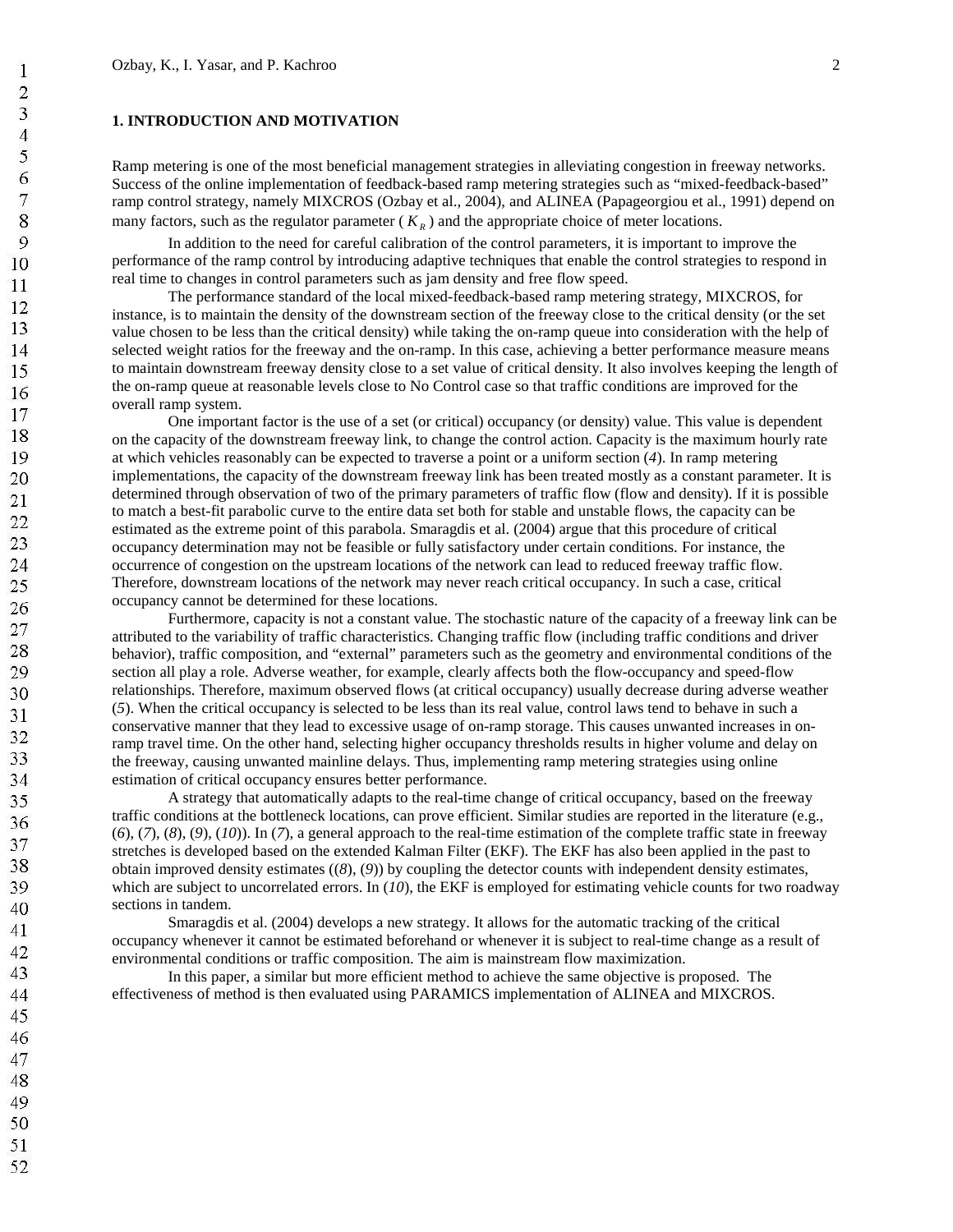### **2. MODEL DETAILS**

### **2.1. The Process Model**

The equations in this section are given for the merge segment of Figure 1.



**FIGURE 1** Ramp system (upstream segment, merge segment, and ramp link).

Various static and dynamic models have been used to represent the underlying relationship between speed *v* and density  $\rho$  of a freeway section. One of the simplest models is the one proposed by Greenshields (1935)  $(v = v_f (1 - \rho/\rho_{jam}))$ , which hypothesizes a linear relationship between the two variables. By combining Greenshields model and the fundamental relationship for traffic flow ( $q_{out} = \rho v$ ), a nonlinear relationship between critical density ( $\rho_{cr} = \rho_{jam}/2$ ) and downstream freeway flow  $q_{out}$  is obtained (1):

$$
q_{out} = v_f \rho (1 - \frac{\rho}{\rho_{jam}})
$$
 (1)

where  $v_f$  is the free flow speed, and  $\rho_{jam}$  is the jam density.

Smaragdis et al. (2004) present an extremum-seeking feedback-control problem, including significant external disturbances and various constraints. The method uses real-time measurements of  $q_{out}(k-1)$ ,  $o_{out}(k-1)$  and attempts to produce estimates of prevailing traffic occupancy  $\tilde{\sigma}_{cr}(k)$ , at which the freeway flow  $q_{out}$  is maximized.

Basically, a derivative  $D = dq_{out} / do_{out}$  is first calculated at the  $(k-1)^{th}$  estimate of  $\tilde{O}_{cr}$ . If the derivative is sufficiently positive or negative, the new estimate  $\tilde{\sigma}_{cr}(k)$  is obtained by adding or subtracting; respectively, an increment  $\Delta$  to the current estimate  $\tilde{\sigma}_{cr}(k-1)$  (Figure 2). However, if the derivative is approximately zero, the new estimate  $\tilde{o}_{cr}(k)$  is set equal to  $\tilde{o}_{cr}(k-1)$ . According to Smaragdis et al. (2004), the algorithm works properly when the time period for calculating the new critical occupancy estimates is a multiple of the time period for updating the metering rate.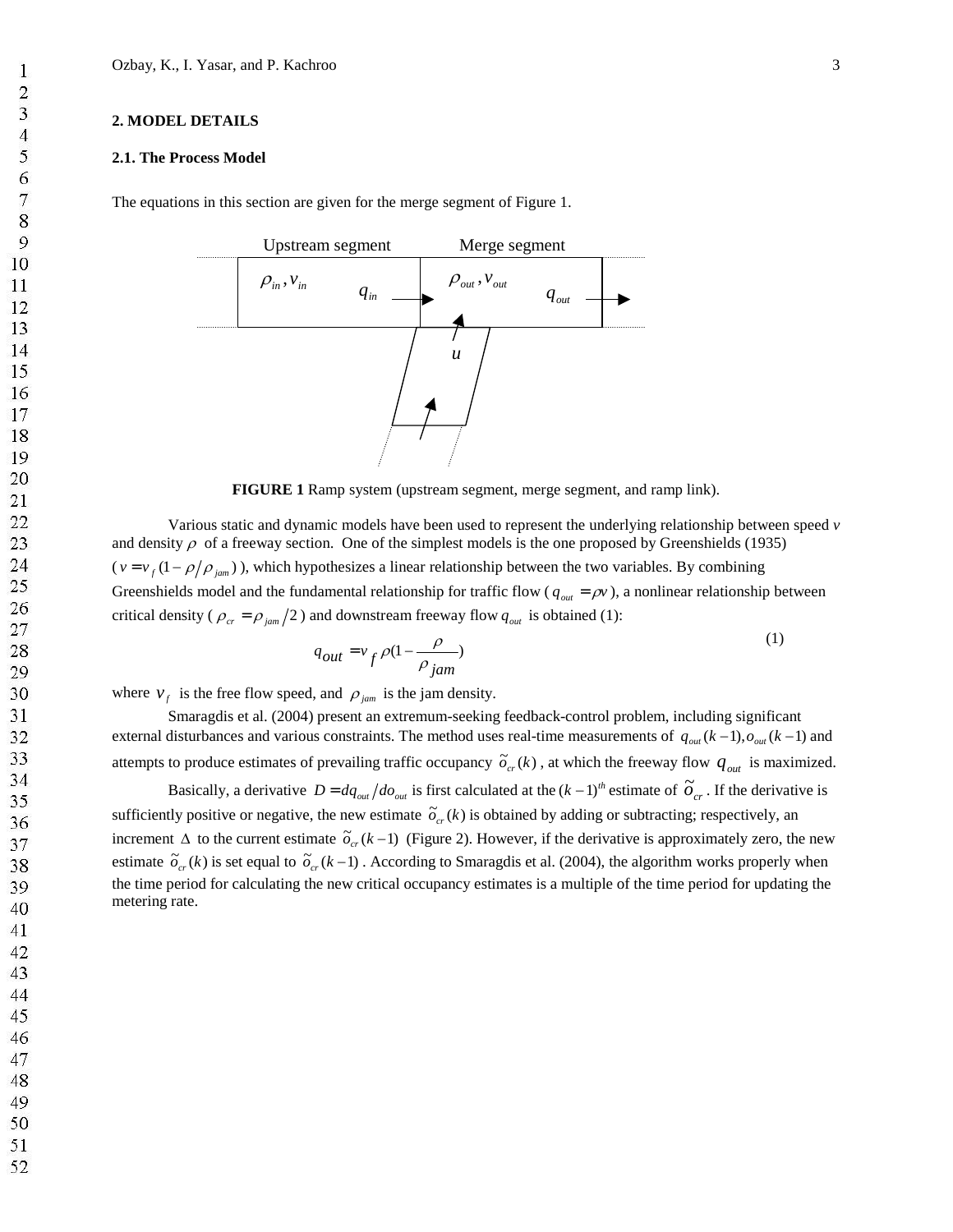

**FIGURE 2** Adaptation function for  $\tilde{o}_{cr}$  (Smaragdis et al., 2004).

The estimated derivative can be calculated using two alternative methods. The first method is simple derivative estimation with exponential filter application. The derivative *D* is estimated at each time step by calculating the following (*1*):

$$
\delta(k) = \Delta q_{out}(k-1) / \Delta o_{out}(k-1)
$$
\n(2)

where  $\Delta(k-1) = (k-1) - (k-2)$  are time differences of the involved measurements. Then, derivative *D* is estimated by applying an exponential filter

$$
D(k) = \alpha \delta(k) + (1 - \alpha)D(k - 1) \tag{3}
$$

where  $\alpha \in (0,1)$  is a constant smoothing parameter.

The second method is the derivative estimation based on the Kalman Filter (KF). Real-time measurements of  $q_{out}(k-1)$  and  $o_{out}(k-1)$  are used to recursively calculate the derivative *D* around the current estimate  $\tilde{o}_{cr}$  by fitting a straight line equation:

$$
q_{out} = D(o_{out} - \tilde{o}_{cr}) + E
$$
\n<sup>(4)</sup>

The complete algorithm for each approach is given in Smaragdis et al. (2004).

### **2.2. The Filter Equations and Parameters for the Online Estimation Method Using Extended Kalman Filter**

In this section, the use of the EKF is proposed for capturing the time-dependent changes in the value of critical density employed in ramp metering control law equations.

The main idea behind the EKF-based estimation of critical density is to employ critical density directly as the state variable to be filtered using downstream freeway flow measurements.

Let  $k = 1, 2, ...$  index time;  $k = 1$  refers to the initial time. Let us assume that the process has a state parameter  $\rho_{cr}$ , which is governed by the stochastic difference equation:

$$
\hat{\rho}_{cr}(k) = f(\hat{\rho}_{cr}(k-1), \xi(k-1))\tag{5}
$$

with a measurement  $q_{out}$  that is

$$
\hat{q}_{out}(k) = f(\hat{\rho}_{cr}(k), \theta(k)).
$$
\n(6)

It is assumed that the state changes according to the stochastic difference equation (7):

$$
\hat{\rho}_{cr}(k) = A(t)\hat{\rho}_{cr}(k-1) + \xi(k)
$$
\n(7)

Here, for simplicity, it is further assumed that  $A(t) = 1$ ,  $\forall t = 1$ . The measurement model that describes the relationship between the state and the measurements is presented in the observation equation below:

$$
\hat{q}_{out}(k) = v_f \rho(k)(1 - \frac{\rho(k)}{\hat{\rho}_{jam}}) + \theta(k)
$$
\n(8)

where from the fundamental relationship  $\hat{\rho}_{jam} = 2\hat{\rho}_{cr}$ ,  $\xi(k)$  and  $\theta(k)$  are the system and output noise, respectively, whose covariance matrices will determine the tracking properties of the resulting EKF (*10*).

It is assumed that  $\zeta$  and  $\theta$  have a zero mean and that they are independent of each other, white, and with normal probability distributions: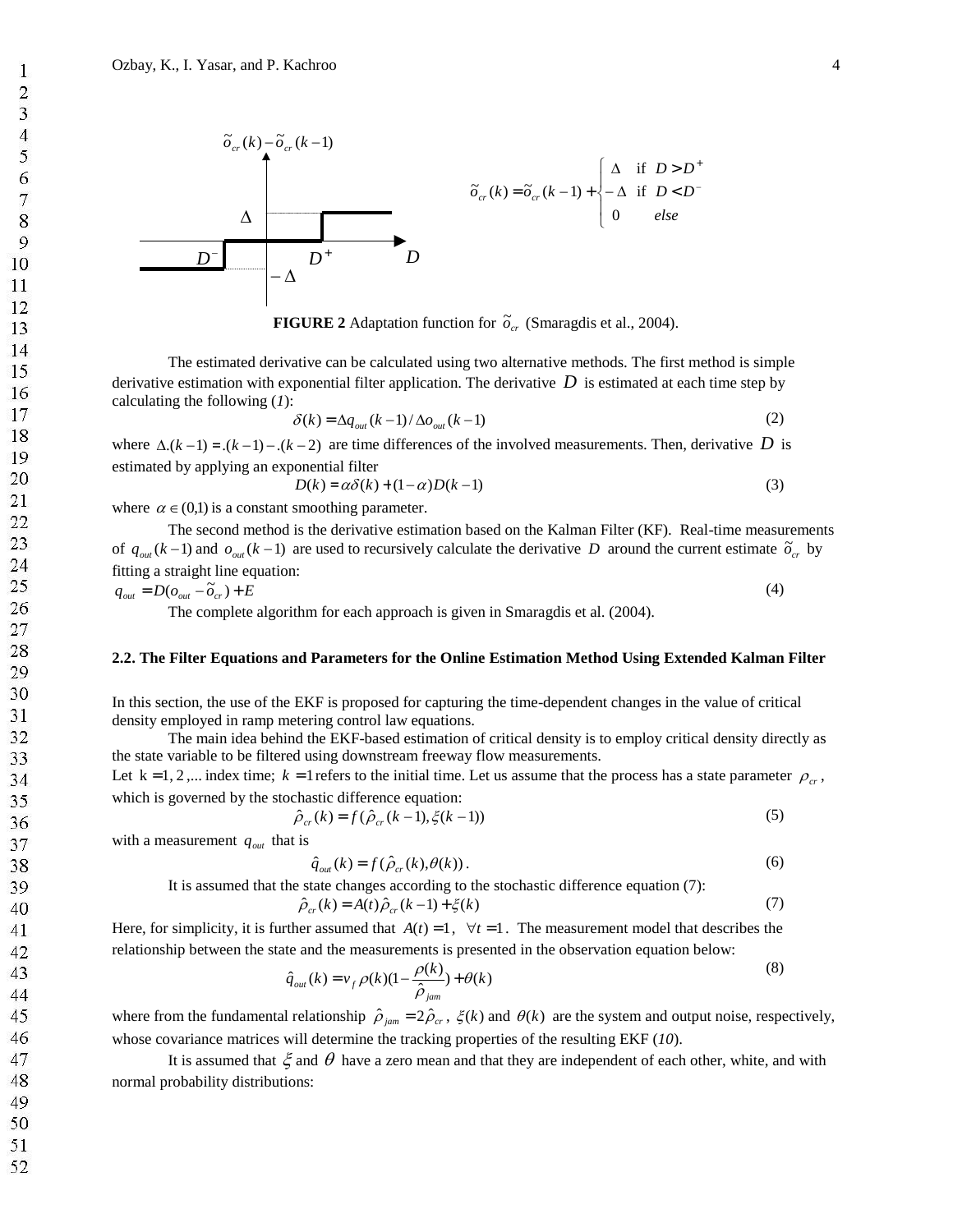$$
p\{\xi(k)\} \approx N(0, \Xi(k)),
$$
  
 
$$
p\{\theta(k)\} \approx N(0, \Theta(k))
$$
 (9)

where  $\Xi$  is the process noise covariance and  $\Theta$  is the measurement noise covariance.

Here, the a priori estimate at step *k* is defined as the estimate given knowledge of the process prior to step *k* and is denoted by a superscript minus sign. In other words,  $\rho_{cr}^-(k)$  stands for the priori estimate of  $\rho_{cr}(k)$ . Of course, one does not know the individual values of the noises  $\xi$  and  $\theta$  at each time step. However, one can approximate the state and measurement without  $\xi$  and  $\theta$ , respectively, as

$$
\hat{\rho}_{cr}^{-}(k) \cong f(\hat{\rho}_{cr}(k-1),0) \tag{10}
$$

$$
\hat{q}_{out}^{-}(k) \cong f(\hat{\rho}_{cr}^{-}(k), 0)
$$

Therefore, using (7), (8), and (10), the a priori estimate of state and measurement can be written as:  $\hat{\rho}_{cr}^{-}(k) \cong \hat{\rho}_{cr}(k-1)$  (11)

$$
\hat{q}_{out}^-(k) \cong \hat{q}_{out}(\hat{\rho}_{cr}^-(k)) \cong \nu_f \rho(k)(1 - \frac{\rho(k)}{(2 \times \hat{\rho}_{cr}^-(k))})
$$
\n(12)

where  $\hat{\rho}_{cr}(k)$  and  $\hat{\rho}_{cr}^-(k)$  are the a posteriori and a priori estimates of state, respectively.  $P(k)$  and  $P^-(k)$  are the a posteriori and a priori state estimation error covariance matrices, respectively, such that

$$
P(k) = E\{ (\rho_{cr}(k) - \hat{\rho}_{cr}(k)) (\rho_{cr}(k) - \hat{\rho}_{cr}(k))' \},
$$
\n(13)

$$
P^{-}(k) = E\{(\rho_{cr}(k) - \hat{\rho}_{cr}^{-}(k))(\rho_{cr}(k) - \hat{\rho}_{cr}^{-}(k))'\}
$$
\n(14)

where  $\rho_{cr}(k)$  is the actual state parameter. It is clear from (8) that a nonlinear relationship exists between the state and measurement variable. Therefore, EKF can be used. EKF applies the standard KF to nonlinear systems with additive white noise by continually updating a linearization (a linear Taylor expansion of the system; i.e., the first two terms of the approximation) around the previous state estimate, starting with an initial prediction.

Hence, the new filter equations that linearize an estimate around the previous estimate of the state are the following:

State equation is assumed to be linear:

$$
\rho_{cr}(k) \approx \hat{\rho}_{cr}(k) = \hat{\rho}_{cr}(k-1) + \xi(k)
$$
\n(15)

Because the measurement equation is nonlinear (8), the new governing equation for the measurement that linearizes an estimate about the a priori estimate of the state (11) is

$$
q_{out}(k) \approx \hat{q}_{out}(\hat{\rho}_{cr}^{-}(k)) + H(k)(\hat{\rho}_{cr}(k) - \hat{\rho}_{cr}^{-}(k)) + \Gamma \theta(k)
$$
\n(16)

where  $H(k)$  is the partial derivative of measurement equation (8) with respect to state variable  $\hat{\rho}_{cr}$  at the a priori estimate  $\hat{\rho}_{cr}^-(k)$ .

$$
H(k) = \partial \hat{q}_{out}(k) / \partial \hat{\rho}_{cr}(k) \Big|_{\hat{\rho}_{cr}(k) = \hat{\rho}_{cr}^-(k)} \tag{17}
$$

$$
H(k) = \frac{V_f \rho^2(k)}{2\hat{\rho}_{cr}^2(k)} \bigg|_{\hat{\rho}_c(k) = \hat{\rho}_c(k)} = \frac{V_f \rho^2(k)}{2\hat{\rho}_{cr}^{-2}(k)} \tag{18}
$$

And  $\Gamma$  is the partial derivative of the measurement equation with respect to  $\theta(k)$ :

$$
\Gamma = \partial \hat{q}_{out}(k) / \partial \theta(k) \Big|_{\hat{\rho}_{\sigma}(k) = \hat{\rho}_{\sigma}(k)}.
$$
\n(19)

It is assumed that the new measurement noise  $\Gamma \theta(k)$  has approximately the following distribution

$$
p(\Gamma \theta(k)) \approx N(0, \Gamma \Theta(k) \Gamma^{T})
$$
\n(20)

where  $\Gamma^T$  is the transpose of  $\Gamma$ .

### 2.2.1 Estimation Algorithm for Critical Density  $\hat{\rho}_{cr}$  Using Extended Kalman Filter

EKF methodology for the online estimation of the critical density of a freeway link is given as follows (*10*).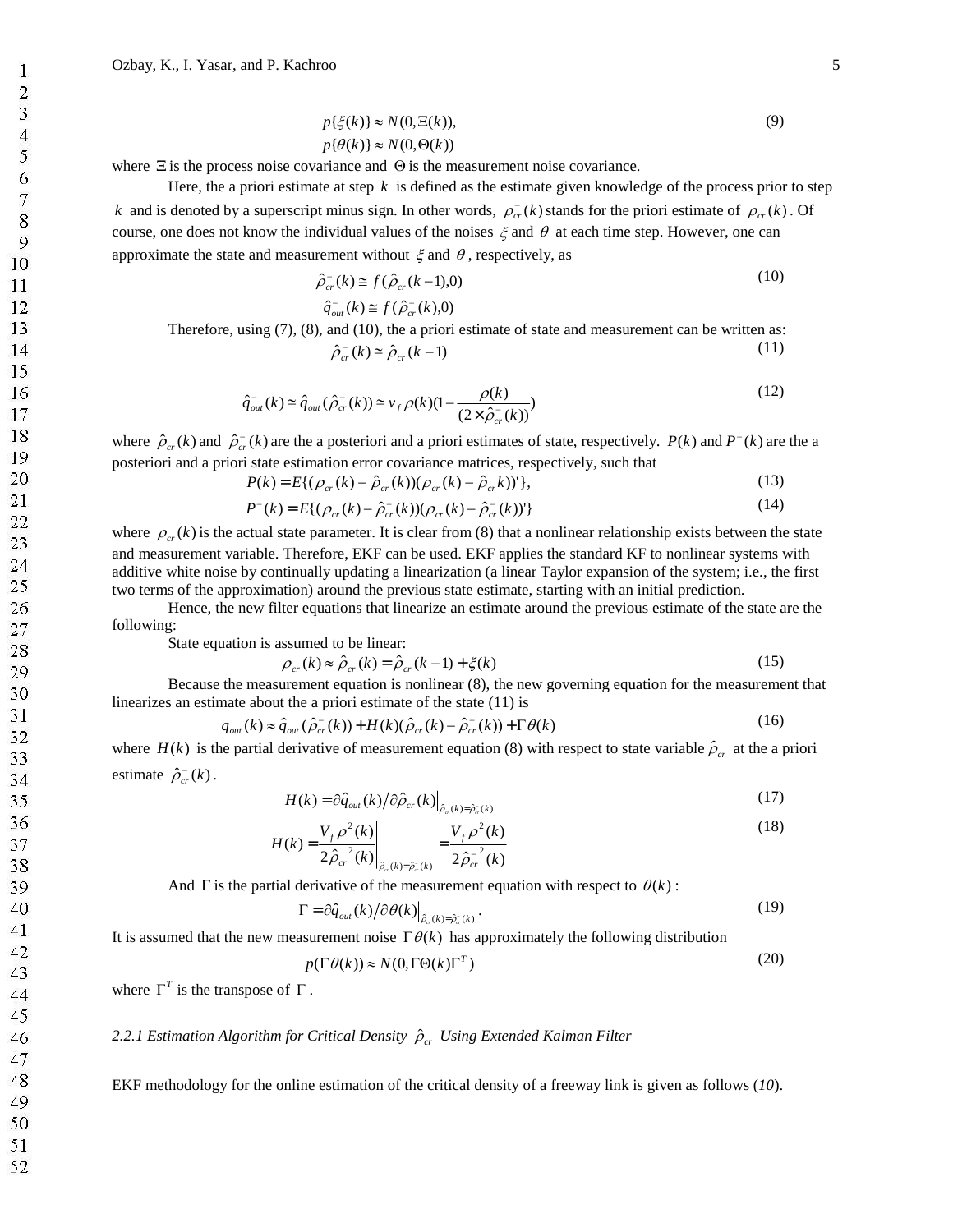1. Assume that the initial state  $\hat{\rho}_{cr(0)}$  is a random variable with known mean and covariance matrix  $P_0$ . Initialize the filter by setting the state variable ( $\rho_{cr}$ ) and the covariance matrix, namely

$$
\hat{\rho}_{cr}(0) = x_0, \ P(0) = P_0 \tag{21}
$$

2. Predict the state vector and the covariance matrix using the approximate values from (10) and (14), respectively

$$
\hat{\rho}_{cr}^{-}(k) \cong f(\hat{\rho}_{cr}(k-1),0)
$$
\n
$$
P^{-}(k) \cong P(k) + \Xi(k)
$$
\n(22)

where  $P^{-}(k)$  is the a priori state estimation error covariance.

3. Compute the Kalman gain matrix  $K(k)$ :

$$
K(k) = P^{-}(k)H^{T}(k)(H(k)P^{-}(k)H^{T}(k) + \Theta(k))^{-1}.
$$
\n(23)

4. Update the state variable and its covariance matrix

$$
\hat{\rho}_{cr}(k) = \hat{\rho}_{cr}^{-}(k) + K(k)(y(k) - \hat{q}_{out}^{-}(k))
$$
\n(24)

where  $y(k)$  is the actual measurement of  $q_{out}(k)$ , and  $\hat{q}_{out}(k)$  is the approximate estimation, which can be determined using (12). Then, update the covariance matrix of the state variable using (25):

$$
P(k) = (1 - K(k)H(k))P^{-}(k) .
$$
 (25)

5. Go to step 2 and iterate the algorithm when the updated real-time information is available.

### **2.3. The Filter Equations and Parameters for the Method Using Kalman Filter**

As shown in section 2.2.1, there is a nonlinear relationship between the state parameter, namely the critical density  $\rho_{cr}(k)$ , and the measurement (freeway downstream flow)  $q_{out}(k)$ . Hence, EKF was used for the online estimation of the state parameter. However, the state parameter can be replaced by a new term to provide a framework for the KF application for the online estimation of critical density, which eliminates the need for linearization of the measurement equation. This new state parameter is defined as

$$
inv_{-} \hat{\rho}_{cr}(k) = 1/\hat{\rho}_{cr}(k) \tag{26}
$$

And the new state variable  $inv_{\alpha}$  –  $\rho_{cr}(k)$  is governed by the following equation:

 $x(k)$ 

$$
inv_{-} \hat{\rho}_{cr}(k) = f(inv_{-} \hat{\rho}_{cr}(k-1), \xi(k-1))
$$
\n(27)

with a measurement  $q_{out}$  that is

$$
\hat{q}_{out}(k) = f(inv_{-} \hat{\rho}_{cr}(k), \theta(k))
$$
\n(28)

where  $\xi(k)$  and  $\theta(k)$  are the system and output noise.

It is assumed that the state changes according to the stochastic difference equation (29):

$$
inv_{-} \hat{\rho}_{cr}(k) = A(t)inv_{-} \hat{\rho}_{cr}(k-1) + \xi(k)
$$
\n(29)

where it is further assumed that  $A(t) = 1$ ,  $\forall t = 1$ . With the substitution of the new state parameter, the measurement model that describes the relationship between the state and the measurements becomes:

$$
\hat{q}_{out}(k) = v_f \rho(k)(1 - \rho(k)inv_{-} \hat{\rho}_{cr}/2) + \theta(k).
$$
\n(30)

The above state (29) and measurement (30) equations have the following linear form:

$$
= x(k-1) + \xi(k)
$$
\n(31)

$$
y(k) = H(k)x(k) + d(k) + \theta(k)
$$
\n(32)

where

$$
x(k) = inv_{\rho_{cr}}(k),
$$
  
\n
$$
y(k) = q_{out}(k),
$$
  
\n
$$
H(k) = -v_f \rho^2(k)/2,
$$
  
\n
$$
d(k) = v_f \rho(k).
$$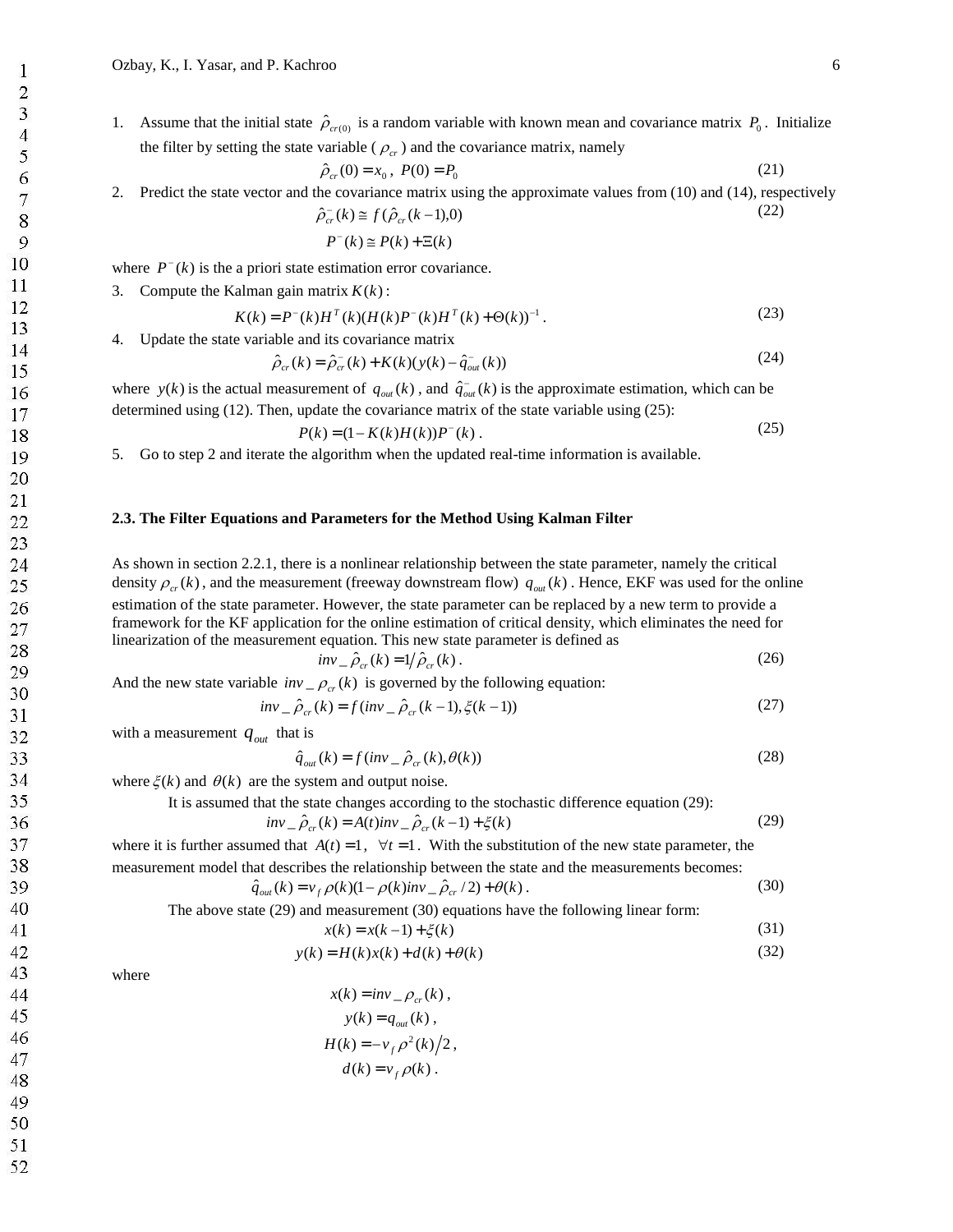It is obvious from (29) and (30) that these new filter equations give linear dynamics and a linear (albeit time varying) measurement equation, which is the framework for standard KF. Therefore, there is no need for an extended version whose results in general are not theoretically as complete as those of the standard ones (*10*).

It is assumed that  $\xi$  and  $\theta$  have a zero mean and they are independent of each other, white, and with normal probability distributions:

$$
p{\xi(k)} \approx N(0, \Xi(k)),
$$
  
\n
$$
p{\theta(k)} \approx N(0, \Theta(k))
$$
\n(33)

where  $\Xi$  is the process noise covariance and  $\Theta$  is the measurement noise covariance.

Here, the a priori estimate at step k is defined as the estimate given knowledge of the process prior to step k and is denoted by a superscript minus sign. In other words,  $inv_{\tau} \rho_{cr}^-(k)$  stands for the a priori estimate of  $inv_{\scriptstyle -} \rho_{\scriptstyle cr}(k)$ .

One can approximate the state and measurement without  $\xi$  and  $\theta$ , respectively, because the individual values of the noise  $\xi$  and  $\theta$  at each time step are not readily known. Nevertheless,

$$
inv_{-}\hat{\rho}_{cr}^{-}(k) \cong f(inv_{-}\hat{\rho}_{cr}(k-1),0),
$$
  
\n
$$
\hat{q}_{out}^{-}(k) \cong f(inv_{-}\hat{\rho}_{cr}^{-}(k),0).
$$
\n(34)

Therefore, using (29), (30), and (34), the a priori estimate of state and measurement can be written as:  $inv_{-} \hat{\rho}_{cr}^{-}(k) \cong inv_{-} \hat{\rho}_{cr}(k-1),$  (35)

$$
\hat{q}_{out}^{-}(k) \cong \hat{q}_{out}(inv_{-}\hat{\rho}_{cr}^{-}(k)) \cong v_f \rho(k)(1-\rho(k)inv_{-}\hat{\rho}_{cr}^{-}(k)/2)
$$
\n(36)

where  $inv_{\mu} \hat{\rho}_{cr}(k)$  and  $inv_{\mu} \hat{\rho}_{cr}(k)$  are the a posteriori and a priori estimates of state, respectively.

 $P(k)$  and  $P^{-}(k)$  are a posteriori and a priori state estimation error covariance matrices, respectively, such that

$$
P(k) = E\{ (inv_{-}\rho_{cr}(k) - inv_{-}\hat{\rho}_{cr}(k)) (inv_{-}\rho_{cr}(k) - inv_{-}\hat{\rho}_{cr}(k))' \},
$$
\n(37)

$$
P^{-}(k) = E\{(inv_{-}\rho_{cr}(k) - inv_{-}\hat{\rho}_{cr}^{-}(k))(inv_{-}\rho_{cr}(k) - inv_{-}\hat{\rho}_{cr}^{-}(k))'\}
$$
(38)

where  $inv_{\text{r}} = \rho_{cr}(k)$  is the actual state parameter.

## 2.3.1 Linear Estimation Algorithm for Critical  $\hat{\rho}_{cr}$  (Method Using Kalman Filter)

KF methodology for the online estimation of the critical density of a freeway link is given as follows (*10*).

6. Assume that the initial state  $inv_{\alpha} \hat{\rho}_{cr(0)}$  is a random variable with known mean and covariance matrix  $P_0$ .

Initialize the filter by setting the state variable ( $inv_{\tau}$ ) and the covariance matrix, namely

$$
inv_{-} \hat{\rho}_{cr}(0) = x_0 , P(0) = P_0
$$
\n(39)

7. Predict the state vector and the covariance matrix using the approximate values from (34) and (38), respectively  $inv_{-} \hat{\rho}_{cr}^{-}(k) \cong f(i n v_{-} \hat{\rho}_{cr}(k-1), 0)$ , (40)

$$
P^-(k) \cong P(k) + \Xi(k)
$$

where  $P^{-}(k)$  is the a priori state estimation error covariance.

8. Compute the Kalman gain matrix  $K(k)$ :

$$
K(k) = P^{-(k)}H^{T}(k)(H(k)P^{-(k)}H^{T}(k) + \Theta(k))^{-1}.
$$
\n(41)

9. Update the state variable and its covariance matrix

$$
\hat{\rho}_{cr}(k) = \hat{\rho}_{cr}^{-}(k) + K(k)(y(k) - \hat{q}_{out}^{-}(k))
$$
\n(42)

where  $y(k)$  is the actual measurement of  $q_{out}(k)$ , and  $\hat{q}_{out}(k)$  is the approximate estimation, which can be determined using (36). Then, update the covariance matrix of the state variable using (43):

$$
P(k) = (1 - K(k)H(k))P^{-}(k).
$$
\n(43)

10. Go to step 2 and iterate the algorithm when the updated real-time information is available.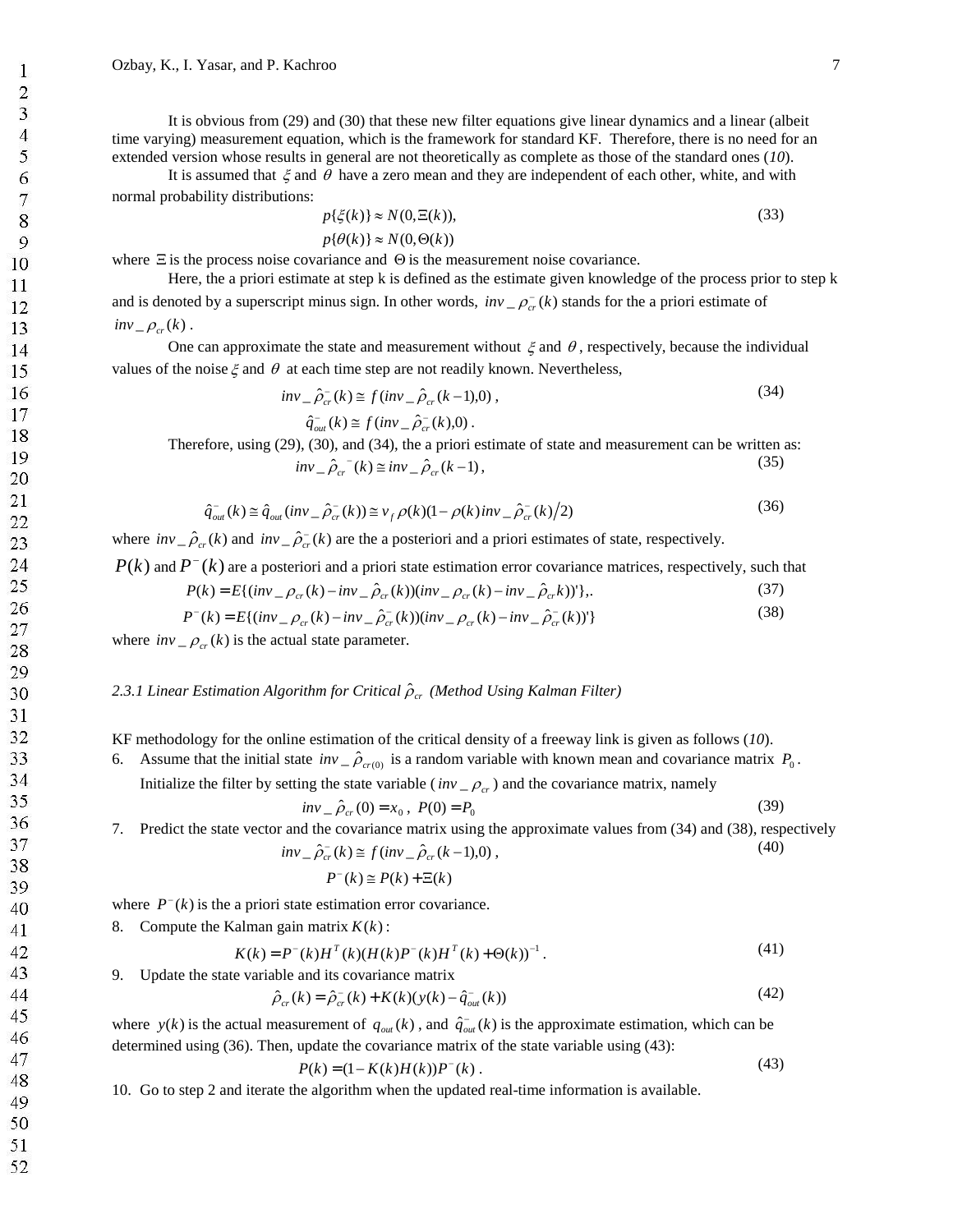# **3. METHODOLOGY**

Although the best way to evaluate ramp metering strategies is the use of microscopic simulation models such as PARAMICS, it is important to first test them in the relatively simpler macroscopic simulation environment. Therefore, evaluation of the adaptive critical density determination will be performed in two phases. The first phase includes the macroscopic testing of the proposed methodology using MATLAB to compare it with a similar methodology by Smaragdis et al. (2004). The testing is conducted under the same traffic scenarios of the ALINEA ramp metering strategy implementation with deterministic and stochastic freeway and ramp demands. The second phase involves evaluating the proposed methodology using a microscopic simulation environment (PARAMICS) on two test networks.

#### **3.1. Evaluation Using Macroscopic Simulation Tool**

ALINEA does not consider the on-ramp queue directly; it is therefore handled through overriding restrictive metering rates where the metering rate is set to maximum when the queue reaches a predetermined level. As a result, ALINEA would eventually have difficulty balancing freeway congestion and ramp queues if traffic became heavily congested. Thus, to concentrate only on the mainstream impact of the ramp metering strategy, ramp demand was kept at low values and no queue overriding tactics were used in each scenario tested.

In each scenario, the regulator parameter  $K_R$  of ALINEA is chosen to be 240 veh/hr. Also, 90% of the critical occupancy is used as the set (desired) occupancy for all the cases.

Simulation is conducted on a ramp system (Figure 1) consisting of a one-lane (1 mile) freeway link and a one-lane (0.5 mile) ramp link. The mainstream capacity is approximately 1,500 veh/hr/lane and is obtained at density values in the range of 35 to 50 veh/mile/lane. The time discretization step for the ramp metering implementation is equal to 1 min. Simulation duration for each case is 5 hr.

The proposed methodology implementation requires the initial critical density estimate, which can be simply determined from  $(q_{out}, o_{out})$  diagrams. This new methodology is compared with the method proposed by Smaragdis et al. (2004) for their response to sudden (Case 1a) and gradual changes (Case 1b) in the capacity of the freeway downstream link (Figure 1). For each scenario, the parameter values used in the simulation are given in Table 1.

| Case ID     | Freeway   | Ramp     | Critical       | Initial  | Time        | <b>Model Parameters</b>            |
|-------------|-----------|----------|----------------|----------|-------------|------------------------------------|
|             | Demand    | Demand   | Density        | Critical | <b>Step</b> |                                    |
|             | (veh/min) | (veh/mi) | $(Initial=50)$ | Density  | $(T^*)$     |                                    |
|             |           |          | (veh/mi)       | Estimate |             |                                    |
| Case 1a     | N(24,25)  | N(2,16)  | N(45,25)       |          |             |                                    |
|             |           |          | N(30,25)       |          |             |                                    |
| Proposed    |           |          |                | 40       | 6x          | State Noise: $N(0,10)$             |
| Method (KF  |           |          |                |          |             | Output Noise: N (0,100)            |
| and EKF)    |           |          |                |          |             |                                    |
| Smaragdis   |           |          |                | 40       | 6x          | $D^+ = 120, D^- = -40$             |
| Method      |           |          |                |          |             | $P_1 = 0.14$                       |
| (Simple     |           |          |                |          |             |                                    |
| Derivative) |           |          |                |          |             | $\alpha = 0.4, \Delta = 0.009$     |
| Smaragdis   |           |          |                | 40       | 3x          | $D^+ = 0.65, D^- = -0.14$          |
| Method      |           |          |                |          |             | $P_1 = 16, \Delta = 0.009$         |
| (Kalman     |           |          |                |          |             |                                    |
| Filter)     |           |          |                |          |             | $Z = [10^2 \, 0; 010^4], W = 10^4$ |
|             |           |          |                |          |             | $X(1) = [0 29]$                    |
| Case 1b     | N(24,25)  | N(2,16)  | $N(45,25)$ -   |          |             |                                    |
|             |           |          | N(30,25)       |          |             |                                    |
| Proposed    |           |          |                | 40       | 4x          | State Noise: $N(0,10)$             |
| Method (KF  |           |          |                |          |             | Output Noise: N (0,100)            |

 $T_A$  Parameter Values for Each Case in Material Impediate in Materia in Materia in Materia in Materia in Materia in Materia in Materia in Materia in Materia in Materia in Materia in Materia in Materia in Materia in Materia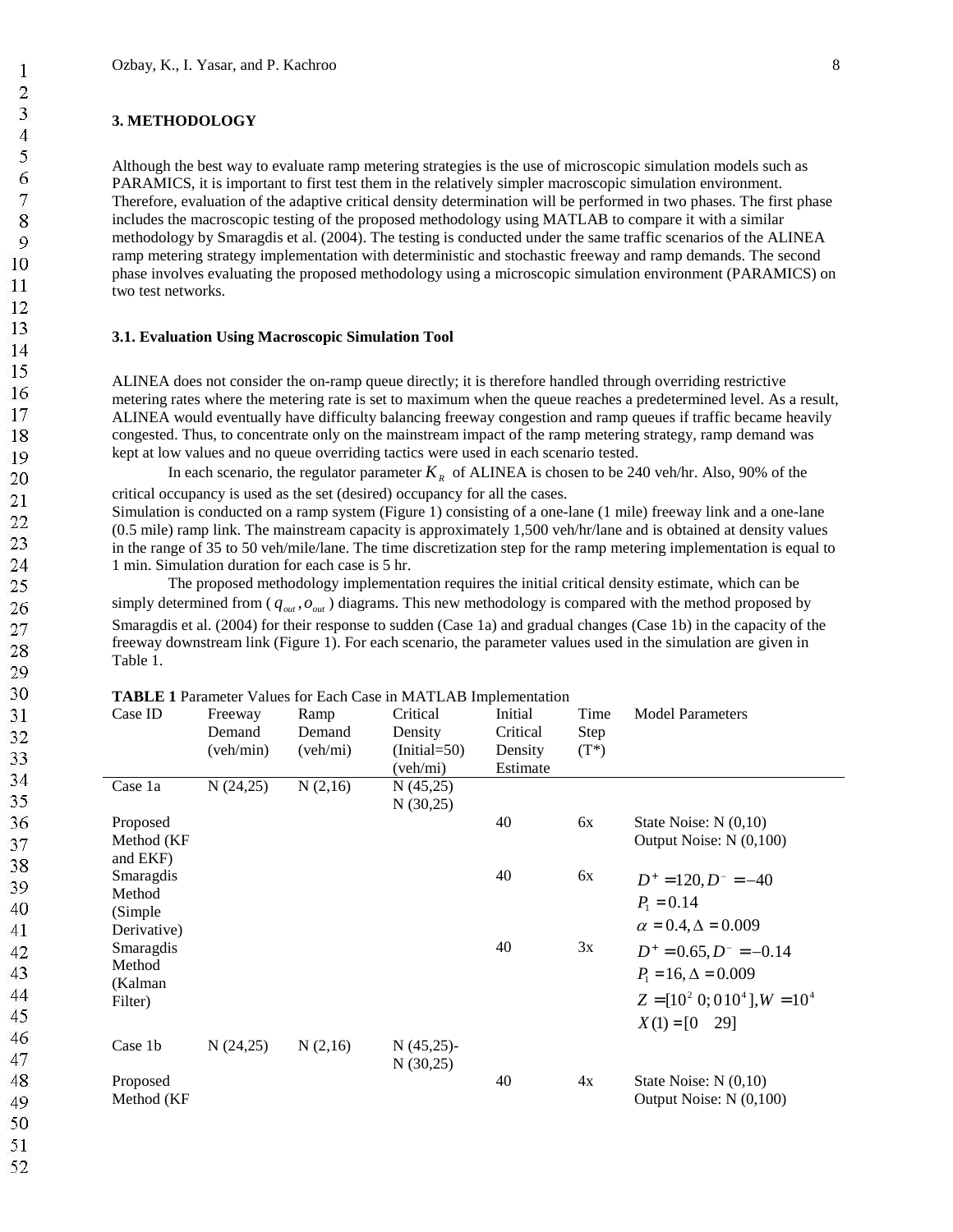$\,1$  $\overline{c}$  $\overline{\mathbf{3}}$  $\overline{4}$  $\overline{7}$  $\overline{9}$  $10\,$ 

 $16\,$ 

| and EKF)    |    |    |                                 |
|-------------|----|----|---------------------------------|
| Smaragdis   | 40 | 4x | $D^+ = 100, D^- = -10$          |
| Method      |    |    | $P_1 = 0.17$                    |
| (Simple)    |    |    |                                 |
| Derivative) |    |    | $\alpha = 0.39, \Delta = 0.005$ |
| Smaragdis   | 40 | 4x | $D^+ = 0.51, D^- = -0.15$       |
| Method      |    |    | $P_1 = 13, \Delta = 0.005$      |
| (Kalman)    |    |    |                                 |
| Filter)     |    |    | $Z = [650; 065^2], W = 65^2$    |
|             |    |    | - 291<br>$X(1) = [0]$           |













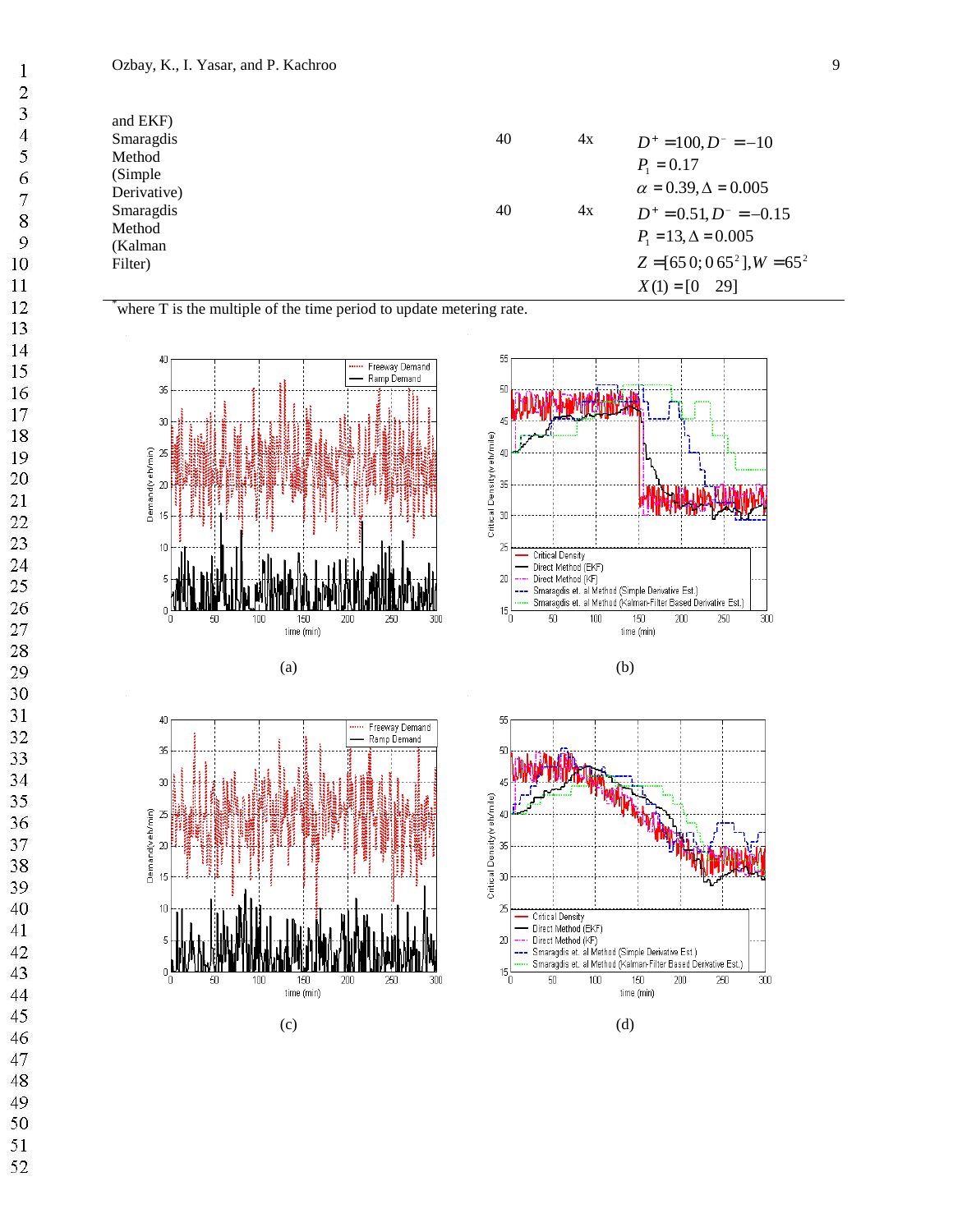

**FIGURE 3** Comparison of the proposed methods with method suggested by Smaragdis et al. (2004) for sudden drop of the critical density (Figures 3a and 3b), gradual drop of the critical density (Figures 3c and 3d), and flow and density vs. time plots for gradual drop of the critical density (Figures 3e and 3f).

In Figure 3, comparison of the proposed methodology with the Smaragdis et al. (2004) method is demonstrated for their ability to successfully trace a gradual and sudden drop of critical density with stochastic demand. To eliminate the positively biased D-estimates, estimation periods are selected to be 3 to 6 times the ramp metering update rate, and asymmetric  $D^+$  and  $D^-$  values are used, where  $|D^+|>|D^-|$  (Table 1).

The method proposed by Smaragdis et al., both with simple derivative and KF based estimation, is very sensitive to the selection of the parameters. That is, the success of the method largely depends on these values. For instance, testing results in the paper by Smaragdis et al. (2004) show that adaptation works properly for a time step of 1 min (2 times the ramp metering rate update), whereas critical density estimates diverge for a lesser time step. Overall, the method has good adaptive capabilities for tracing gradual change of critical occupancy (Figure 3d). However, it is relatively slow in reacting to sudden changes in the critical density values (Figure 3b). Larger calculation time periods are necessary, and the calibration of the method is quite cumbersome. On the other hand, the proposed methodology (with EKF and KF) performs well in both cases where sudden and gradual changes in critical density at time  $t = 150$  min are observed (Figures 3b and 3d).

In Figures 3e and 3f the downstream flow and density values of each method implementation are compared. Another case where set occupancy is chosen to be constant (19%) is added to the Figure 3e and 3f to observe the impacts of these estimation methods on the ramp system. In these Figures, all the estimation algorithms are shown to maximize the traffic volumes, while reducing the density of the merge section, by tracking real critical density.

### **3.2. Evaluation Using PARAMICS Microscopic Simulation Tool**

Two test networks (Figure 4a and 5) are used for the microsimulation-based evaluation study on the performance of two local traffic-responsive ramp metering strategies, namely, ALINEA and MIXCROS.

Detector data does not include direct section-based density measurements in the real world. Therefore, occupancy readings from the detectors have to be converted to density so as to implement this method.

The first PARAMICS model (Figure 4a) has ten three-lane freeway links (two of which are included in Zones 1 and 2) and four one-lane ramp links (one of which is included in the Zone 3). The speed limit on the freeway is 60 mph. The mean headway and mean reaction time values are 1 sec each, as default. The simulation for each scenario is run for 2 hr. Freeway demand, from Zone 1 to Zone 2 of Figure 3, is 4,320 veh/hr/3 lanes, and ramp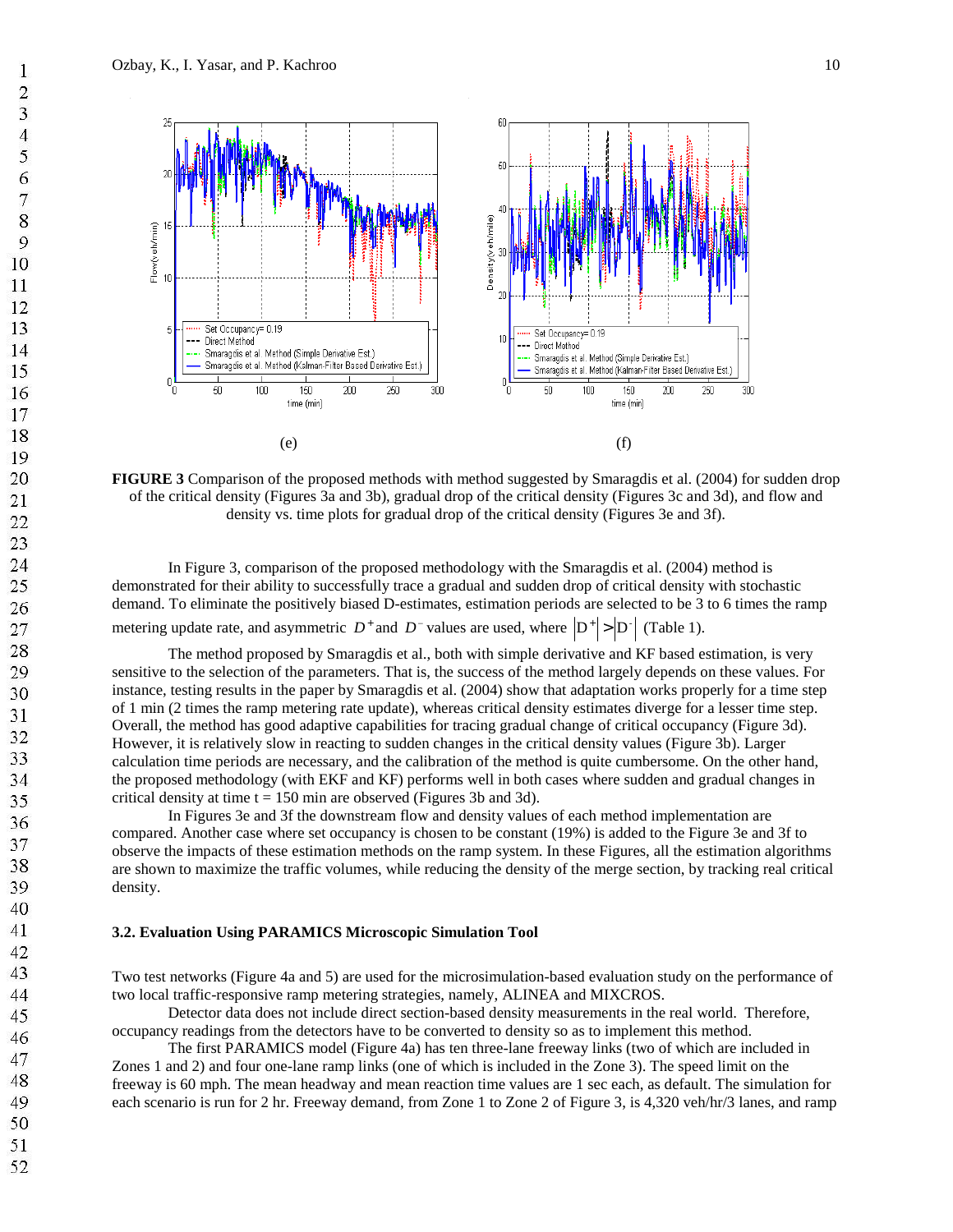demand is 300 veh/hr. Scatter plots from the PARAMICS model suggest that the downstream freeway link critical occupancy is 21%. There are 4 detectors; two are located on the freeway upstream and downstream, and the rest is located on the ramp upstream and downstream (Figure 4a). Eight scenarios are tested. Four of these use two constant critical occupancy values (the first is an estimate obtained from flow density plots; the second is an arbitrary occupancy value) with ALINEA and MIXCROS, and the last four scenarios use critical density values that are determined using the proposed online estimation methods with ALINEA and MIXCROS. In each ALINEA scenario, the regulator parameter  $K<sub>R</sub>$  is chosen to be 70 veh/hr. Similarly, in each MIXCROS scenario, the regulator parameter is chosen to be 0.5 (2). The weight ratios for freeway and ramp are selected as 0.5 and 0.5, respectively (2). Of the critical occupancy, 90% is used as the set (desired) occupancy for all the cases. Minimum and maximum green times are chosen as 2 and 15 seconds, respectively. The critical density is determined every minute.

The second test network (Figure 5) is the PARAMICS model of the section of I-295 in South Jersey. The calibrated and validated model of the 3-lane freeway section includes the junctions of I-295 with Route 38, State HWY 73, State HWY 70 and Berlin Rd. In this study, only the southbound traffic is simulated. MIXCROS is implemented on all 4-on-ramps (1-lane each). The length of the corridor from Zone 2 to Zone 1 is 11 mil. The speed limit on the freeway links is 60 mph. Six origin-destination demand zones were created in the network as shown in Figure 5. The proposed methods using KF and EKF are evaluated using three different demand levels in MIXCROS implementation. The congestion levels for each demand level are provided in Table 3a. The congestion level is the percent of the time that the downstream link occupancy is greater than the critical occupancy. Nine scenarios are created, six of which involve the MIXCROS implementation using KF and EKF for three demand levels; the rest involves the MIXCROS implementation using constant critical density, determined through downstream flow density plots. The results are then compared with the No Control case, where no ramp metering control is implemented. All simulations are run for 3 hr with different seed values for the statistical analysis of the results, which ensured a 95% confidence level.

#### *3.2.1. Simulation Results of the First PARAMICS Model*

In the No Control scenario, two distinct problem areas, or bottlenecks, are identified from the PARAMICS Modeler simulation viewing of the network and the loop readings obtained from the detectors located on the upstream and downstream of the on-ramp and the freeway. The first area is the freeway downstream link of the ramp system, which is caused not only by the on-ramp traffic but also by a reduction in capacity in the further downstream of the on-ramp (lane drop). This problem area is moving toward the upstream of the ramp system and creating the second problem area, which comprises the on-ramp links. Because there is congestion on the downstream freeway links, the number of vehicles waiting on the ramp is increasing as the number of vehicles released from the ramp into the freeway is decreasing.

Several performance measures are used to evaluate the methodology for the online estimation of critical occupancy (the methods with KF and EKF). The total travel time, ramp system time, and vehicle count values comprise the average of the entire simulation duration. Flow, speed, and density values for the downstream freeway link comprise the average of the loop readings for every 1-min period. Downstream occupancy and on-ramp queues comprise the average of the loop readings for every cycle (17 sec).

Figure 4 shows the comparison of the actual measurement and approximate estimation of downstream flow using KF and EKF. The actual measurement is the flow data obtained from the loop detectors located on the downstream freeway link (Figure 3). The approximate estimation of flow is obtained from the a priori estimate of critical density (Equation (12) in section 2.2 (EKF) and Equation (35) in section 2.3 (KF)).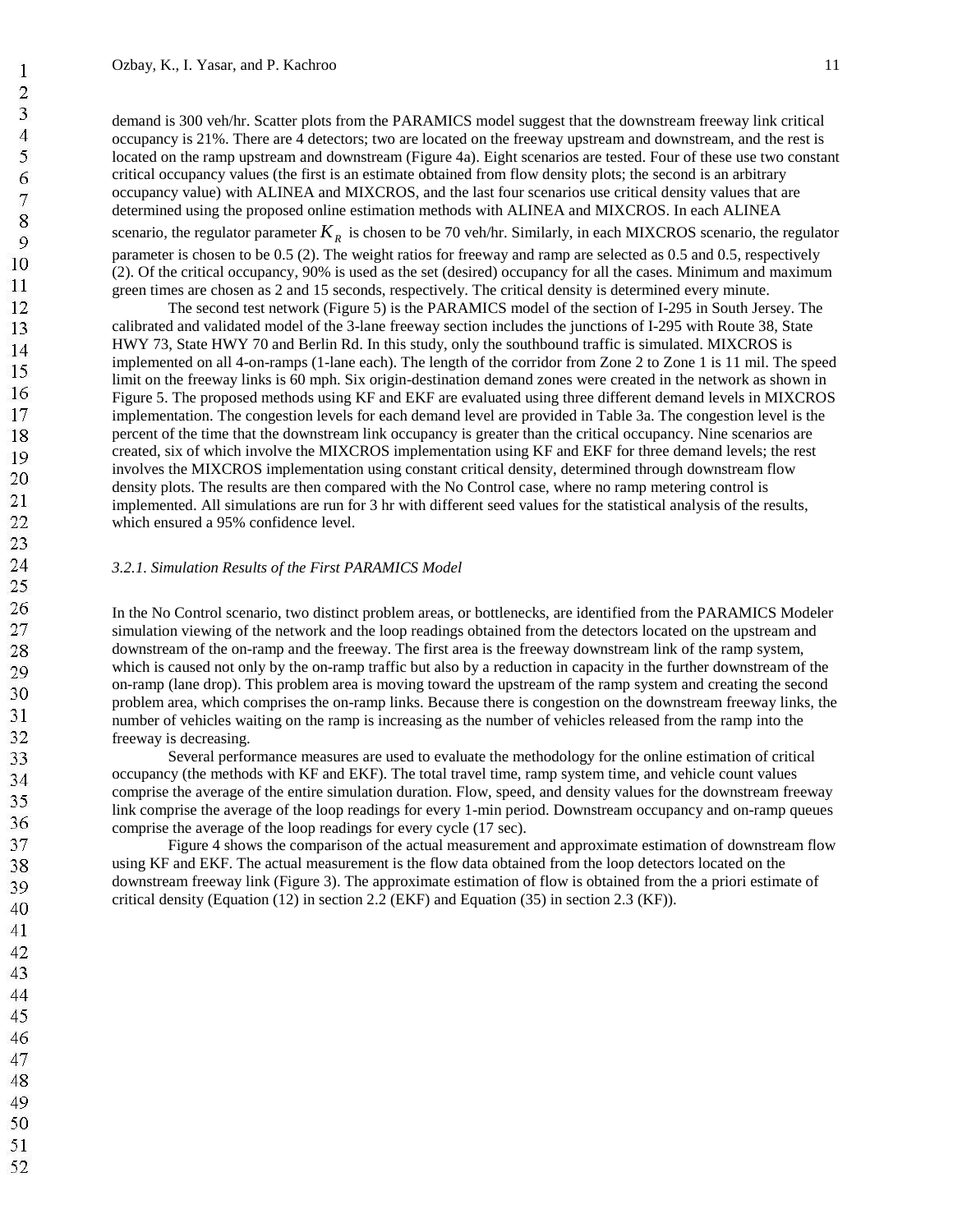

 $\mathbf{1}$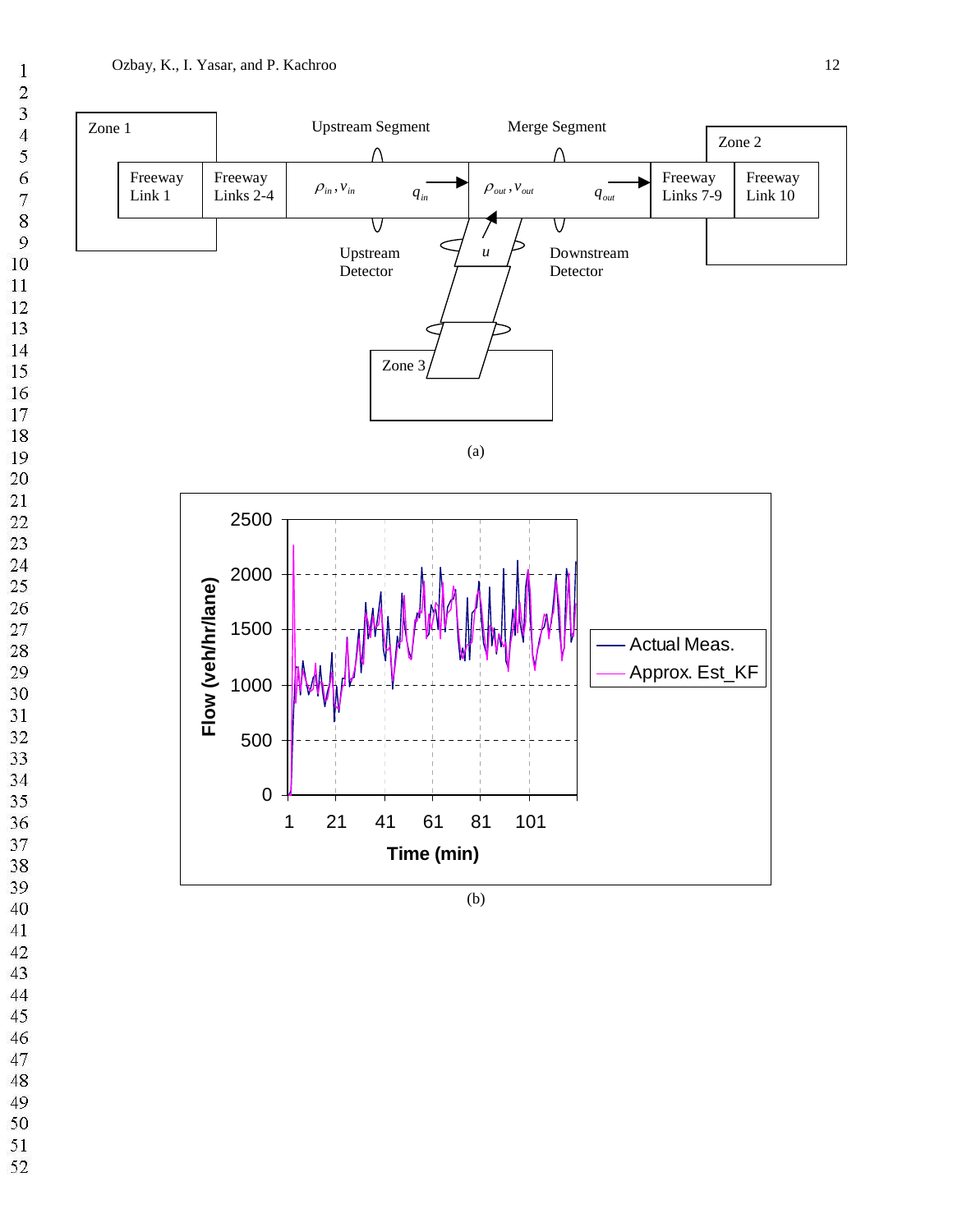$\,1$ 

 $\frac{2}{3}$ 

 $\overline{4}$ 

 $\frac{6}{7}$ 



**(c)**



**(d)**

- 
- 
- 
-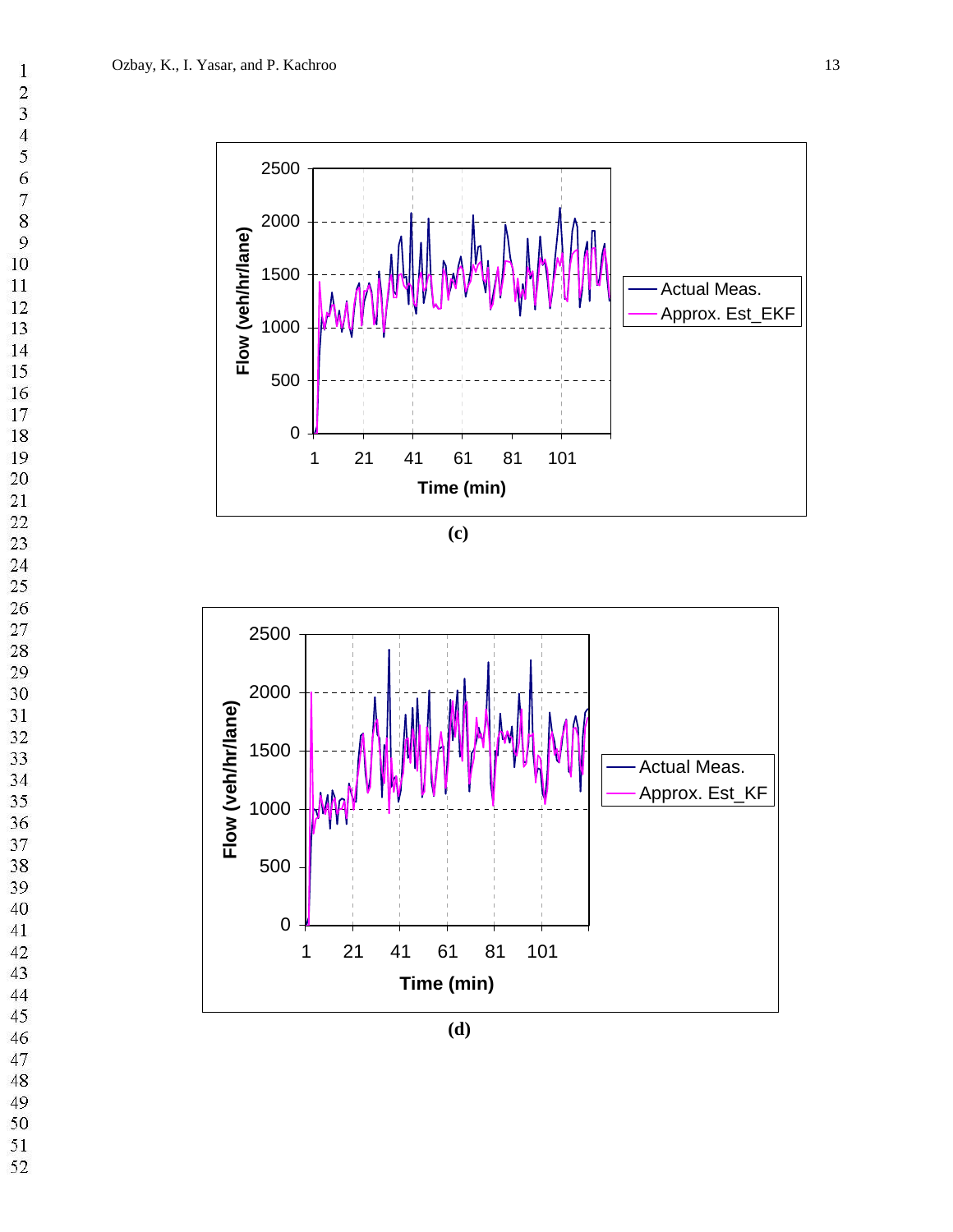$\mathbf{1}$  $\overline{c}$  $\overline{\mathbf{3}}$  $\overline{4}$  $\overline{7}$  $\overline{Q}$ 



**FIGURE 4** Sketch of PARAMICS model of the system (a); comparison of actual measurement and approximate estimation of downstream flow for MIXCROS (b and c) and ALINEA (d and e) with the proposed method; and comparison of traced critical density and density of the downstream freeway section for the MIXCROS\_EKF scenario (f).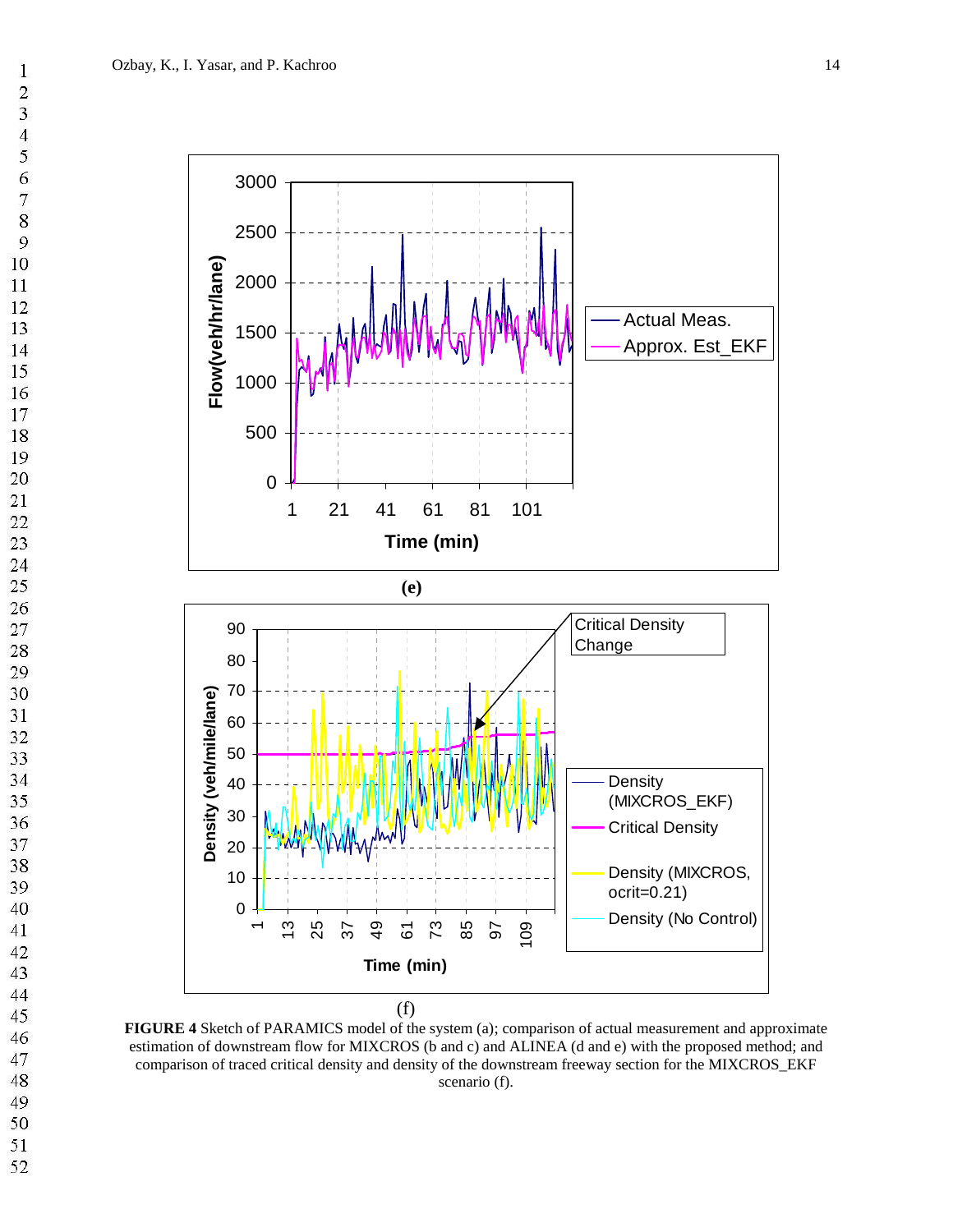Performance measures for all the scenarios are shown in Table 1 (a, b, c, d, e, f). The values in change columns are the percent changes with respect to the No Control scenario. Thus, improvements compared with the No Control are indicated by negative values for the measures of performance (i.e., total travel time, ramp system time, average on ramp queue, average downstream occupancy, and density). On the other hand, positive values are the improvements for average downstream link speed, average downstream freeway link flow, and total vehicle count.

The simulation results show that well-calibrated ramp metering strategies with online estimation of critical occupancy (both methods with KF and EKF) generated up to 36% savings in ramp system travel time (where the ramp system consists of upstream and merge segment, as well as the ramp link between upstream and downstream detectors on the ramp of Figure 3) and up to 24% travel time savings in total network over the 2-hr peak period (Table 1 (a, b)).

|                             | <b>Total Travel</b>   | Change   | Ramp System    | Change   |       | Change  |
|-----------------------------|-----------------------|----------|----------------|----------|-------|---------|
|                             | Time (sec/veh) $(\%)$ |          | Time (sec/veh) | (%)      | Count | $(\%)$  |
| No Control                  | 685.65                |          | 396.72         |          | 7907  |         |
| <b>ALINEA EKF</b>           | 547.38                | $-20.17$ | 254.12         | $-35.94$ | 7910  | 0.04    |
| <b>ALINEA KF</b>            | 589.06                | $-14.09$ | 281.02         | $-29.16$ | 7866  | $-0.52$ |
| ALINEA ( $\hat{o} = 0.21$ ) | 548.94                | $-19.94$ | 288.79         | $-27.21$ | 7893  | $-0.18$ |
| ALINEA ( $\hat{o} = 0.25$ ) | 602.39                | $-12.14$ | 286.16         | $-27.87$ | 7889  | $-0.23$ |

**TABLE 2a** Total Travel Time, Ramp System Time, and Downstream Vehicle Count for ALINEA Scenarios

**TABLE 2b** Total Travel Time, Ramp System Time, and Downstream Vehicle Count for MIXCROS Scenarios

| <b>Total Travel</b>                 | Change   | Ramp System           | Change   |       | Change  |
|-------------------------------------|----------|-----------------------|----------|-------|---------|
|                                     |          | Time (sec/veh)        | (% )     | Count | $(\%)$  |
| 685.65                              |          | 396.72                |          | 7907  |         |
| 520.94                              | $-24.02$ | 252.22                | $-36.42$ | 7922  | 0.19    |
| 572.10                              | $-16.56$ | 273.42                | $-31.08$ | 7939  | 0.40    |
| MIXCROS ( $\hat{o} = 0.21$ ) 574.82 | $-16.16$ | 268.84                | $-32.23$ | 7887  | $-0.25$ |
| MIXCROS ( $\hat{o} = 0.25$ ) 617.14 | $-9.99$  | 324.37                | $-18.24$ | 7932  | 0.32    |
|                                     |          | Time (sec/veh) $(\%)$ |          |       |         |

**TABLE 2c** Average On-ramp Queues and Average Downstream Occupancies for ALINEA Scenarios

|                             | Avg. Queue  | Change   | Avg. Down.  | Change        |
|-----------------------------|-------------|----------|-------------|---------------|
|                             | (veh/cycle) | (%)      | Occ. $(\%)$ | $\frac{9}{6}$ |
| No Control                  | 17          |          | 14.38       |               |
| <b>ALINEA_EKF</b>           |             | $-70.59$ | 14.48       | 0.70          |
| <b>ALINEA KF</b>            |             | $-52.94$ | 14.52       | 0.97          |
| ALINEA ( $\hat{o} = 0.21$ ) | 6           | $-64.71$ | 14.35       | $-0.21$       |
| ALINEA ( $\hat{o} = 0.25$ ) |             | $-52.94$ | 14.71       | 2.29          |

**TABLE 2d** Average On-ramp Queues and Average Downstream Occupancies for MIXCROS Scenarios

|                              | Avg. Queue<br>(veh/cycle) | Change<br>$\frac{9}{6}$ | Avg. Down.<br>Occ. $(\%)$ | Change<br>$\mathcal{O}_0$ |
|------------------------------|---------------------------|-------------------------|---------------------------|---------------------------|
| No Control                   | 17                        |                         | 14.38                     |                           |
| <b>MIXCROS EKF</b>           |                           | $-58.82$                | 13.76                     | $-4.31$                   |
| MIXCROS KF                   | 8                         | $-52.94$                | 14.45                     | 0.49                      |
| MIXCROS ( $\hat{o} = 0.21$ ) |                           | $-58.82$                | 14.82                     | 3.06                      |
| MIXCROS ( $\hat{o} = 0.25$ ) | 12                        | $-29.41$                | 14.04                     | $-2.36$                   |

|  |  | TABLE 2e Average Downstream Flow (3 lanes), Speed, and Density for ALINEA Scenarios |
|--|--|-------------------------------------------------------------------------------------|
|  |  |                                                                                     |

| Avg. Down. Flow Change Avg. Down. Change Avg. Down. |                             |                          | Change |
|-----------------------------------------------------|-----------------------------|--------------------------|--------|
| $(veh/hr/3$ lanes)                                  | $(\%)$ Speed (mi/hr) $(\%)$ | Density (veh/mi) $(\% )$ |        |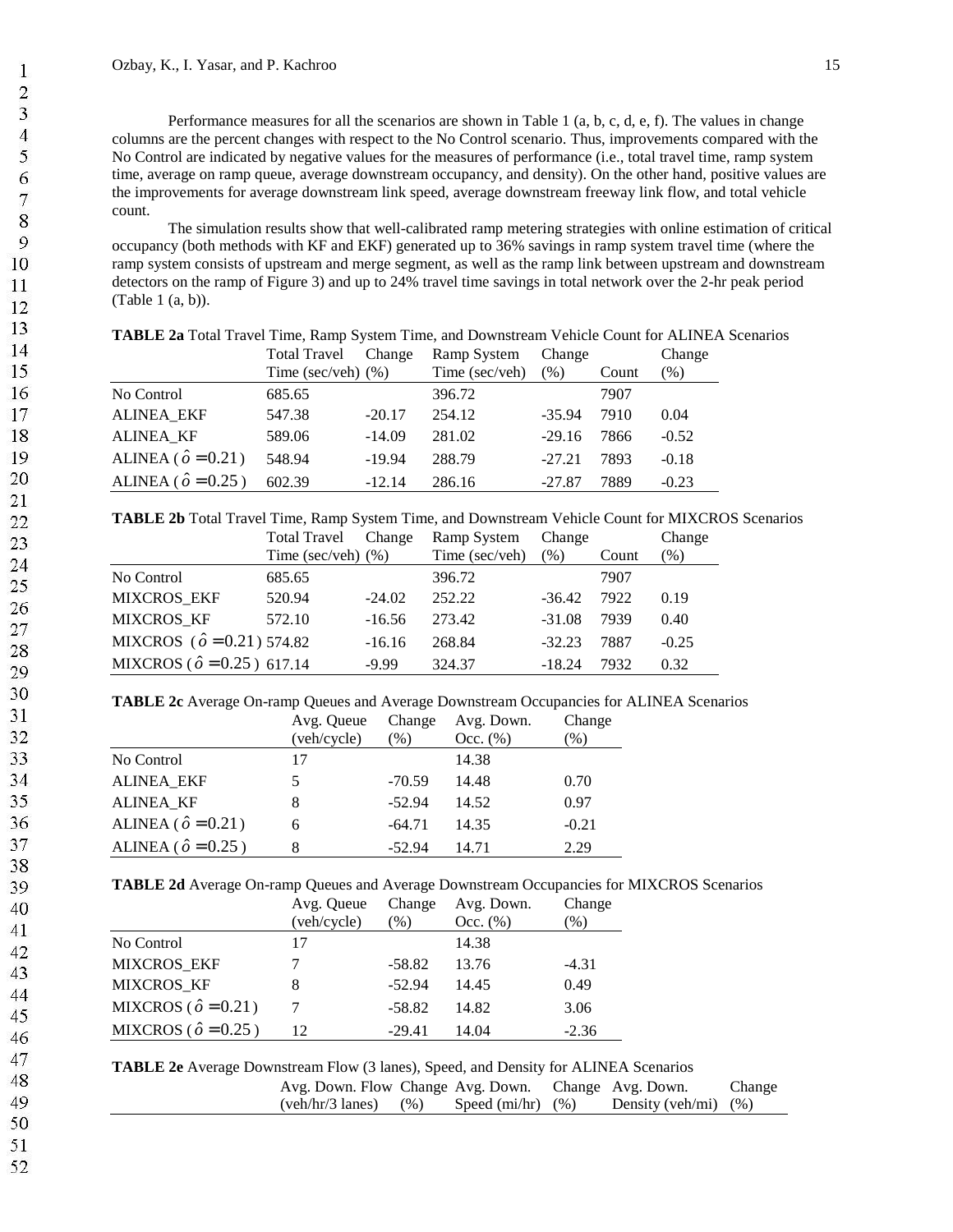| No Control                  | 4261.99 |      | 30.85 |         | 63.12 |         |
|-----------------------------|---------|------|-------|---------|-------|---------|
| <b>ALINEA EKF</b>           | 4323.80 | 1.45 | 31.33 | 1.55    | 62.66 | $-0.74$ |
| ALINEA KF                   | 4294.80 | 0.77 | 29.98 | $-2.83$ | 64.29 | 1.85    |
| ALINEA ( $\hat{o} = 0.21$ ) | 4306.09 | 1.03 | 29.07 | $-5.76$ | 65.55 | 3.84    |
| ALINEA ( $\hat{o} = 0.25$ ) | 4277.84 | 0.37 | 28.48 | $-7.69$ | 66.16 | 4.81    |

**TABLE 2f** Average Downstream Flow (3 lanes), Speed, and Density for MIXCROS Scenarios

| ັ                               | Avg. Down. Flow<br>(veh/hr/3 lanes) | Change<br>$(\%)$ | Avg. Down.<br>Speed (mi/hr) | $(\% )$ | Change Avg. Down.<br>Density (veh/mi) | Change<br>$(\%)$ |
|---------------------------------|-------------------------------------|------------------|-----------------------------|---------|---------------------------------------|------------------|
| No Control                      | 4261.99                             |                  | 30.85                       |         | 63.12                                 |                  |
| <b>MIXCROS EKF</b>              | 4313.25                             | 1.20             | 33.91                       | 9.90    | 58.72                                 | $-6.98$          |
| <b>MIXCROS KF</b>               | 4330.37                             | 1.60             | 29.97                       | $-2.85$ | 64.35                                 | 1.94             |
| MIXCROS ( $\hat{\rho} = 0.21$ ) | 4277.31                             | 0.36             | 28.62                       | $-7.21$ | 66.94                                 | 6.05             |
| MIXCROS ( $\hat{\rho} = 0.25$ ) | 4274.41                             | 0.29             | 31.56                       | 2.30    | 62.07                                 | $-1.66$          |

Owing to the congestion-relieving affects of the ramp metering strategies on the downstream of the ramp system, the average number of vehicles on the ramp decreased compared with the No Control scenario. With the decrease in downstream congestion, the on-ramp was able to release more vehicles onto the downstream section of the freeway without disrupting downstream traffic.

The average on-ramp queue lengths on the ramp are quite similar for all the scenarios with all tested ramp metering strategies (Tables 1a and 1b). However, MIXCROS was able to improve the entire ramp system without using a queue threshold on the ramp. In ALINEA implementation, a queue constraint of 35 vehicles was used to prevent the occurrence of on-ramp queue spillover into adjacent arterial traffic. The queue override helped avoid large travel time increases (observed in a number of time periods during simulation runs with different seeds). These results were consistent with the results reported in Ozbay et al. (2004).

MIXCROS and ALINEA ramp metering strategies were able to generate some improvements regardless of whether constant or online critical occupancy values were used. However, these improvements were comparatively less for the scenarios with constant critical occupancy. ALINEA performed best with the average critical occupancy (21%) observed from the scattered plots of density. Inaccurate estimation of critical occupancy led to increase in the downstream freeway link occupancy. Average pre-determined critical occupancy implementation of ALINEA was still able to provide improvements in the ramp system and total network time. However, these improvements were less than those obtained from ALINEA with the online critical occupancy strategy. Also, average downstream occupancy was decreased by 4.31% when MIXCROS was implemented using the proposed method with EKF, whereas the same ramp metering strategy was able to decrease the same measure by only 2.36 % with constant critical occupancy (Tables 1c and 1d). It is important to emphasize that for different demand levels, the improvements owing to ramp metering will definitely change. This is a well-reported result by Brilon et al. (2005) (*14*). High levels of improvement in our case can be attributed to the relatively low level of demand given the available capacity. As clearly stated in (*14*), this combination of a relatively low level of demand and a high capacity enhances the performance of ramp metering because of the low percentage of breakdowns observed under heavy traffic conditions.

Mainline volume was increased by 1.6% with MIXCROS using online estimation of critical occupancy (KF) (Tables 1e and 1f). MIXCROS implementation with the proposed method (using EKF) resulted in an approximately 9.9% increase in the average speed in the mainline traffic compared with the No Control scenario; on the other hand, MIXCROS with a constant critical density threshold provided a 2.3% increase in the same performance measure.

In Figure 4 (b, c, d, e) the traced critical density and density of the downstream freeway section are compared for the MIXCROS\_EKF scenario. According to this figure, the use of the proposed method led to a decrease in the fluctuations of the density compared with the No Control and constant critical density scenarios. The effects are more visible (Figure 4) when the critical density is subject to change.

The results of microscopic simulation of two distinct ramp metering strategies namely, ALINEA and MIXCROS with the proposed method (KF and EKF) yielded improved traffic conditions not only on the mainline but also on the on-ramp under congested traffic conditions.

- 49 50
- 51
- 52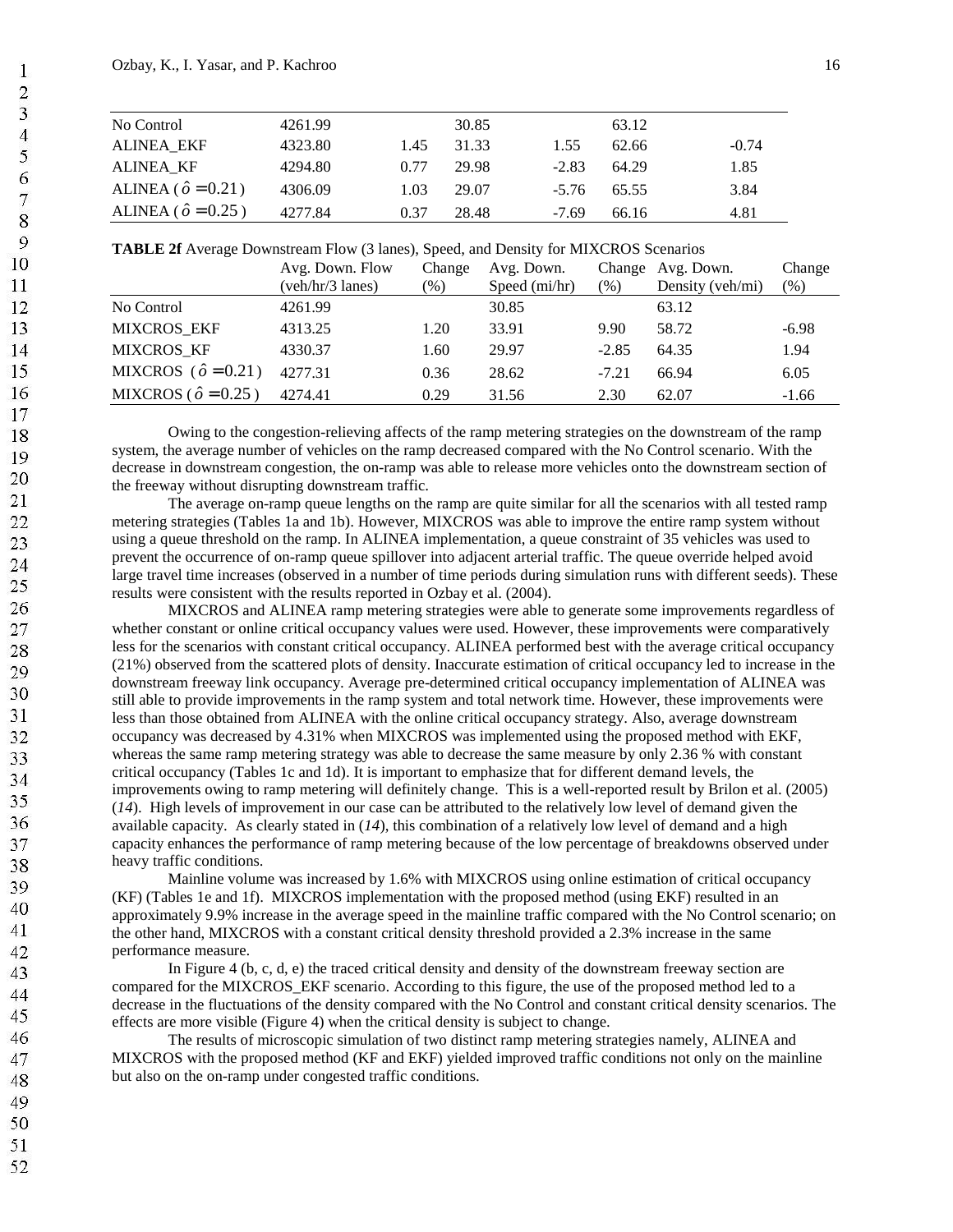## *3.2.2. Simulation Results of the Second PARAMICS Model*

Simulation results of the second PARAMICS model are shown in Table 3 (a through j). The performance measures selected for this section of our study were total travel time (sec/veh) and speed (mi/hr) in the network, average downstream link travel time for each on-ramp (sec/veh), and average queues on each ramp (veh/cycle).

Among the four intersections, MIXCROS is observed to perform better at some intersections, whereas at other intersections, the improvement can be limited. This is because MIXCROS is a local feedback ramp metering strategy. When metering is implemented on one specific ramp using these controls, the traffic conditions on the other ramps are not considered in the metering rates. Therefore, MIXCROS inevitably was not able to provide improvements in all the ramps. On the other hand, implementation of the proposed methods helped MIXCROS provide overall network improvements. For example, at 1st and 2nd demand level, MIXCROS with the proposed method using EKF provided approximately 4% decrease in total travel time, whereas MIXCROS with constant critical density led to almost no improvements. At the same demand levels, MIXCROS with the proposed method with EKF also resulted in an approximately 5% increase in average speed in the network (Tables 3b and 3e).

**TABLE 3a** Congestion Levels on Each Ramp

|                  | 1st Ramp | 2nd Ramp | 3rd Ramp | 4th Ramp |
|------------------|----------|----------|----------|----------|
| 1st Demand Level | 2.7%     | 60%      | 68%      | 20%      |
| 2nd Demand Level | 53%      | 39%      | 58%      | 9%       |
| 3rd Demand Level | በ%       | 17%      | 35%      | 24%      |

**TABLE 3b** Total Travel Time and Mean Speed (1st Demand Level)

|                             | Tot. Travel           | Change  | Mean speed | Change          |
|-----------------------------|-----------------------|---------|------------|-----------------|
|                             | Time (sec/veh) $(\%)$ |         | (mi/hr)    | $\mathcal{O}_0$ |
| No Control                  | 646.80                |         | 55.00      |                 |
| <b>MIXED EKF</b>            | 620.90                | $-4.00$ | 57.40      | 4.36            |
| <b>MIXED KF</b>             | 628.55                | $-2.82$ | 56.68      | 3.05            |
| MIXED (constant $\hat{o}$ ) | 640.98                | $-0.90$ | 55.63      | 1.14            |

**TABLE 3c** Average Downstream Link Travel Time for Each On-ramp (1st Demand Level)

|                             | Avg.               |         | Avg.                                              |          | Avg.               |         | Avg.               |         |
|-----------------------------|--------------------|---------|---------------------------------------------------|----------|--------------------|---------|--------------------|---------|
|                             | Downs. Link        |         | Downs. Link                                       |          | Downs. Link        |         | Downs. Link        |         |
|                             | <b>Travel Time</b> |         | Travel Time Change Travel Time Change Travel Time |          |                    |         |                    |         |
|                             | (sec/veh)          |         | Change (sec/veh)                                  | (% )     | $(\text{sec/veh})$ | (% )    | $(\text{sec/veh})$ | Change  |
|                             | (1st Ramp)         | (% )    | $(2nd$ Ramp)                                      |          | $(3rd$ Ramp)       |         | $(4th$ Ramp)       | (% )    |
| No Control                  | 96.29              |         | 32.57                                             |          | 60.59              |         | 9.91               |         |
| <b>MIXED EKF</b>            | 91.72              | $-4.75$ | 28.60                                             | $-12.18$ | 55.20              | $-8.90$ | 9.98               | 0.66    |
| <b>MIXED KF</b>             | 92.33              | $-4.12$ | 29.64                                             | $-9.00$  | 55.95              | $-7.65$ | 10.13              | 2.25    |
| MIXED (constant $\hat{o}$ ) | 93.87              | $-2.52$ | 30.58                                             | $-6.12$  | 58.64              | $-3.21$ | 9.85               | $-0.58$ |

**TABLE 3d** Average Queues for Each On-ramp (1st Demand Level)

|                             | Avg. Queue  |        | Avg. Queue         |       | Avg. Queue         |        | Avg. Queue         |         |
|-----------------------------|-------------|--------|--------------------|-------|--------------------|--------|--------------------|---------|
|                             | (veh/cycle) |        | Change (veh/cycle) |       | Change (veh/cycle) |        | Change (veh/cycle) | Change  |
|                             | (1st Ramp)  | $(\%)$ | (2nd Ramp)         | (96)  | (3rd Ramp)         | $(\%)$ | $(4th$ Ramp)       | $(\% )$ |
| No Control                  | 0.9         |        | 0.8                |       |                    |        | 1.05               |         |
| <b>MIXED EKF</b>            | 1.4         | 55.56  | 0.8                |       | 2.3                | 15     |                    | $-4.76$ |
| <b>MIXED KF</b>             | 1.6         | 77.78  | 0.9                | 12.50 | 2.5                | 25     |                    | $-4.76$ |
| MIXED (constant $\hat{o}$ ) | 1.6         | 77.78  | 0.8                |       | 2.4                | 20     |                    | $-4.76$ |

**TABLE 3e** Total Travel Time and Mean Speed (2nd Demand Level)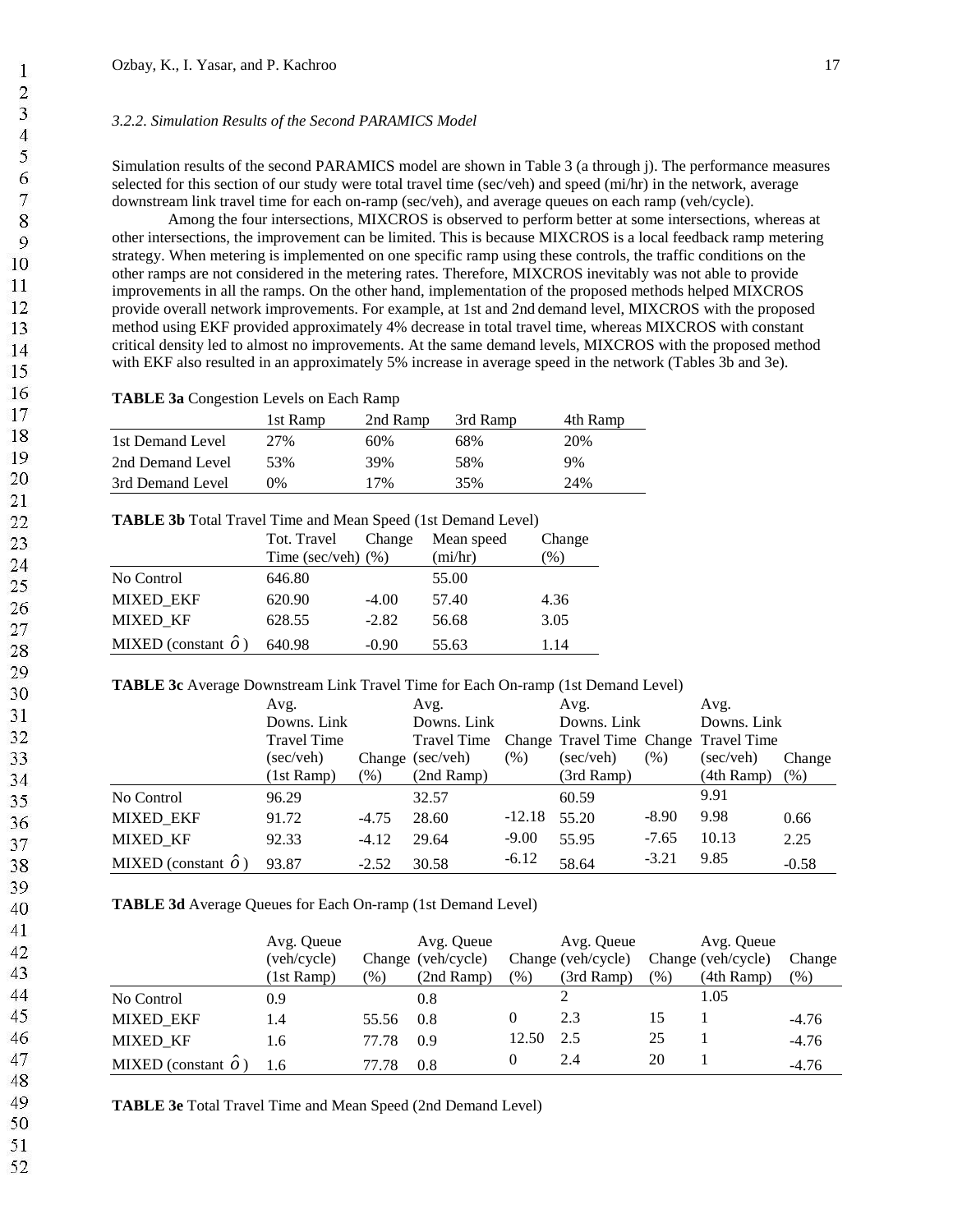|                             | Tot. Travel           | Change  | Mean speed | Change |
|-----------------------------|-----------------------|---------|------------|--------|
| Demand 2                    | Time (veh/sec) $(\%)$ |         | (mi/hr)    | $\%$ ) |
| No Control                  | 713.30                |         | 49.60      |        |
| <b>MIXED EKF</b>            | 684.48                | $-4.04$ | 52.18      | 5.19   |
| <b>MIXED KF</b>             | 696.53                | $-2.35$ | 51.38      | 3.58   |
| MIXED (constant $\hat{o}$ ) | 690.05                | $-3.26$ | 51.40      | 3.63   |

# **TABLE 3f** Average Downstream Link Travel Time for Each On-ramp (2nd Demand Level)

|                             | Avg.               |         | Avg.             |         | Avg.                                  |         | Avg.               |         |
|-----------------------------|--------------------|---------|------------------|---------|---------------------------------------|---------|--------------------|---------|
|                             | Downs. Link        |         | Downs. Link      |         | Downs. Link                           |         | Downs. Link        |         |
|                             | <b>Travel Time</b> |         | Travel Time      |         | Change Travel Time Change Travel Time |         |                    |         |
|                             | (sec/veh)          |         | Change (sec/veh) | (% )    | (sec/veh)                             | (% )    | $(\text{sec/veh})$ | Change  |
|                             | (1st Ramp)         | (%)     | $(2nd$ Ramp)     |         | $(3rd$ Ramp)                          |         | $(4th$ Ramp)       | (% )    |
| No Control                  | 120.11             |         | 35.67            |         | 62.02                                 |         | 10.09              |         |
| <b>MIXED EKF</b>            | 108.71             | $-9.49$ | 34.53            | $-3.19$ | 61.40                                 | $-1.00$ | 9.94               | $-1.49$ |
| <b>MIXED KF</b>             | 110.61             | $-7.91$ | 34.57            | $-3.10$ | 62.21                                 | 0.31    | 10.12              | 0.30    |
| MIXED (constant $\hat{o}$ ) | 110.21             | $-8.24$ | 34.67            | $-2.80$ | 62.04                                 | 0.04    | 10.23              | 1.36    |

**TABLE 3g** Average Queues for Each On-ramp (2nd Demand Level)

|                             | Avg. Queue  |               | Avg. Queue         |              | Avg. Queue         |        | Avg. Queue         |         |
|-----------------------------|-------------|---------------|--------------------|--------------|--------------------|--------|--------------------|---------|
|                             | (veh/cycle) |               | Change (veh/cycle) |              | Change (veh/cycle) |        | Change (veh/cycle) | Change  |
|                             | (1st Ramp)  | $\frac{9}{6}$ | $(2nd$ Ramp)       | (% )         | $(3rd$ Ramp)       | $(\%)$ | $(4th$ Ramp)       | (% )    |
| No Control                  | 0.9         |               | 0.9                |              | 2.0                |        | 1.1                |         |
| <b>MIXED EKF</b>            | 1.2         | 40.62         | 0.8                | $-11.11$ 2.1 |                    | 5.00   | 1.0                | $-9.09$ |
| <b>MIXED KF</b>             | 1.6         | 76.64         | 0.8                | $-11.11$ 2.4 |                    | 20.00  | 1.0                | $-9.09$ |
| MIXED (constant $\hat{o}$ ) | 1.4         | 59.99         | 0.8                | $-11.11$ 2.2 |                    | 10.00  | 1.0                | $-9.09$ |

## **TABLE 3h** Total Travel Time and Mean Speed (3rd Demand Level)

|                             | Tot. Travel           | Change  | Mean speed | Change          |
|-----------------------------|-----------------------|---------|------------|-----------------|
|                             | Time (sec/veh) $(\%)$ |         | (mil/hr)   | $\mathcal{O}_0$ |
| No Control                  | 616.50                |         | 57.80      |                 |
| <b>MIXED EKF</b>            | 610.10                | $-1.04$ | 58.33      | 0.91            |
| <b>MIXED KF</b>             | 612.85                | $-0.59$ | 58.08      | 0.48            |
| MIXED (constant $\hat{o}$ ) | 611.60                | $-0.79$ | 58.25      | 0.78            |

### **TABLE 3i** Average Downstream Link Travel Time for Each On-ramp (3rd Demand Level)

|                             | Avg.               |         | Avg.                                              |         | Avg.               |         | Avg.               |         |
|-----------------------------|--------------------|---------|---------------------------------------------------|---------|--------------------|---------|--------------------|---------|
|                             | Downs. Link        |         | Downs. Link                                       |         | Downs. Link        |         | Downs. Link        |         |
|                             | <b>Travel Time</b> |         | Travel Time Change Travel Time Change Travel Time |         |                    |         |                    |         |
|                             | (sec/veh)          |         | Change (sec/veh)                                  | (%)     | $(\text{sec/veh})$ | (%)     | $(\text{sec/veh})$ | Change  |
|                             | (1st Ramp)         | (% )    | (2nd Ramp)                                        |         | $(3rd$ Ramp)       |         | $(4th$ Ramp)       | (% )    |
| No Control                  | 91.15              |         | 27.84                                             |         | 52.51              |         | 10.24              |         |
| <b>MIXED EKF</b>            | 90.64              | $-0.56$ | 27.70                                             | $-0.52$ | 51.36              | $-2.19$ | 9.83               | $-4.03$ |
| <b>MIXED KF</b>             | 90.84              | $-0.34$ | 27.81                                             | $-0.12$ | 51.29              | $-2.32$ | 9.79               | $-4.44$ |
| MIXED (constant $\hat{o}$ ) | 90.65              | $-0.55$ | 27.75                                             | $-0.32$ | 51.35              | $-2.22$ | 9.63               | $-5.93$ |

# **TABLE 3j** Average Queues for Each On-ramp (3rd Demand Level)

| Avg. Queue Change Avg. Queue |      |             |            |                   | Change |
|------------------------------|------|-------------|------------|-------------------|--------|
| (veh/cycle)                  | (96) | (veh/cycle) | Avg. Queue | Avg. Oueue $(\%)$ |        |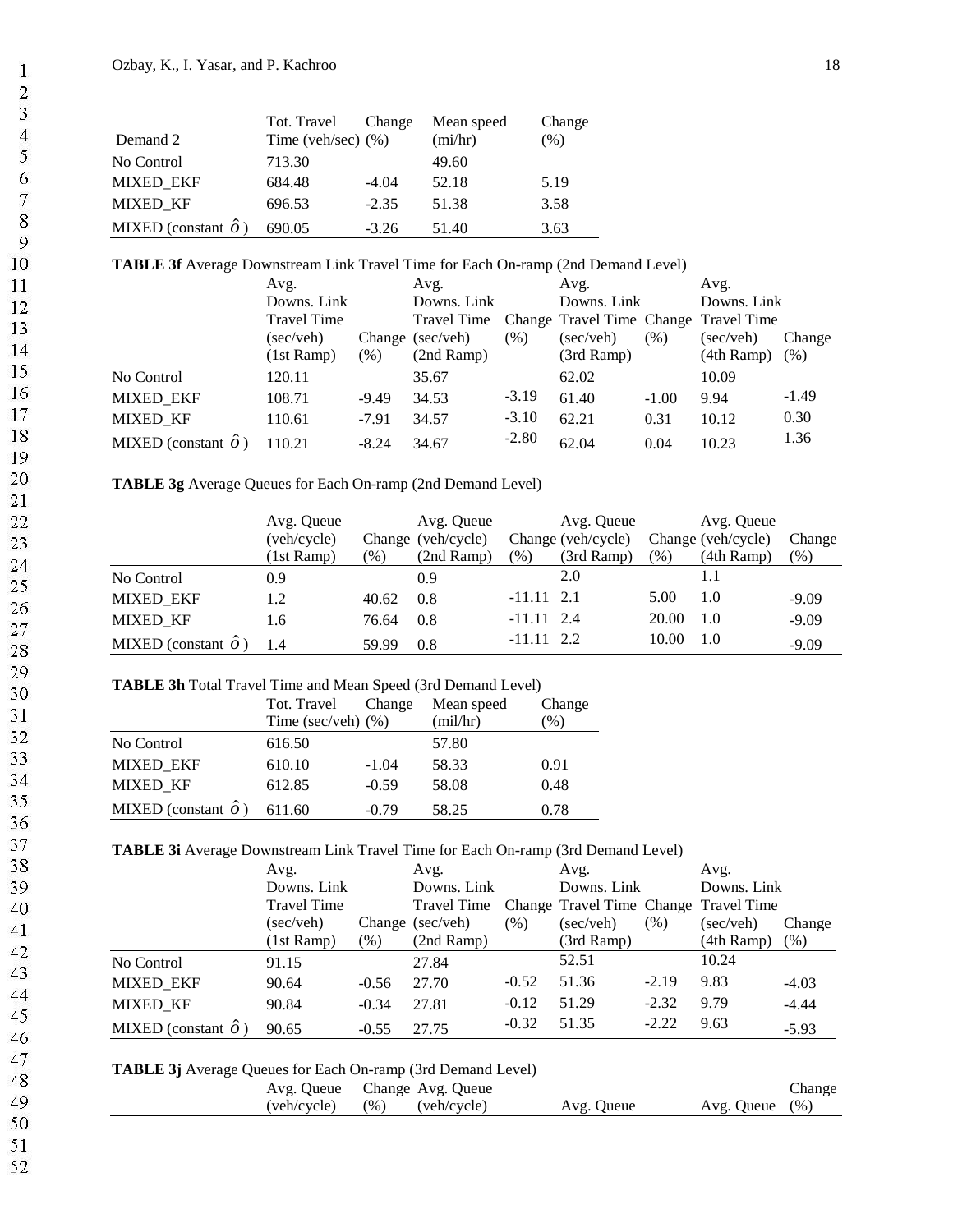|                             | (1st Ramp) |    | $(2nd$ Ramp) |               | Change (veh/cycle) |       | Change (veh/cycle) |         |
|-----------------------------|------------|----|--------------|---------------|--------------------|-------|--------------------|---------|
|                             |            |    |              | $\frac{9}{0}$ | (3rd Ramp)         | (%)   | $(4th$ Ramp)       |         |
| No Control                  | 1.0        |    | 0.8          |               | 1.9                |       |                    |         |
| <b>MIXED EKF</b>            |            | 20 | 0.8          |               | 2.3                | 21.05 | 1.0                | $-9.09$ |
| <b>MIXED KF</b>             |            | 50 | 0.8          |               | 2.4                | 26.32 | 1.0                | $-9.09$ |
| MIXED (constant $\hat{o}$ ) | 1.0        | 10 | 0.8          |               | 2.2                | 15.79 | 1.0                | $-9.09$ |

In Table 3a, the congestion level on each ramp for each demand scenario is shown. In the first demand level, the first three intersections had fairly congested conditions compared with the last intersection, which led to fewer vehicles being released toward the fourth intersection. Therefore, fourth intersection had low upstream and downstream occupancy, speed, density and flow and congestion level. This indicates that the improvements by the controls were insignificant on the third demand scenario for this test network (Tables 3h, 3i, and 3j).

As seen from the Tables 3d, 3g, and 3j, MIXCROS kept the on-ramp queues almost the same size because the No control scenario achieved optimal flow on the ramp and decreased the average downstream link travel time on each ramp system for all demand levels (Tables 3c, 3f, and 3i).

Overall, MIXCROS with the proposed method implementation provided the best improvements both in ramp systems and network-wide among all scenarios tested.



**FIGURE 5** Network with 4 on-ramps and 4 off-ramps.

### **4. CONCLUSIONS**

Two new methods are proposed for the online estimation of critical density using EKF and KF; they take the critical density as the state variable to be determined through downstream freeway flow measurements. This new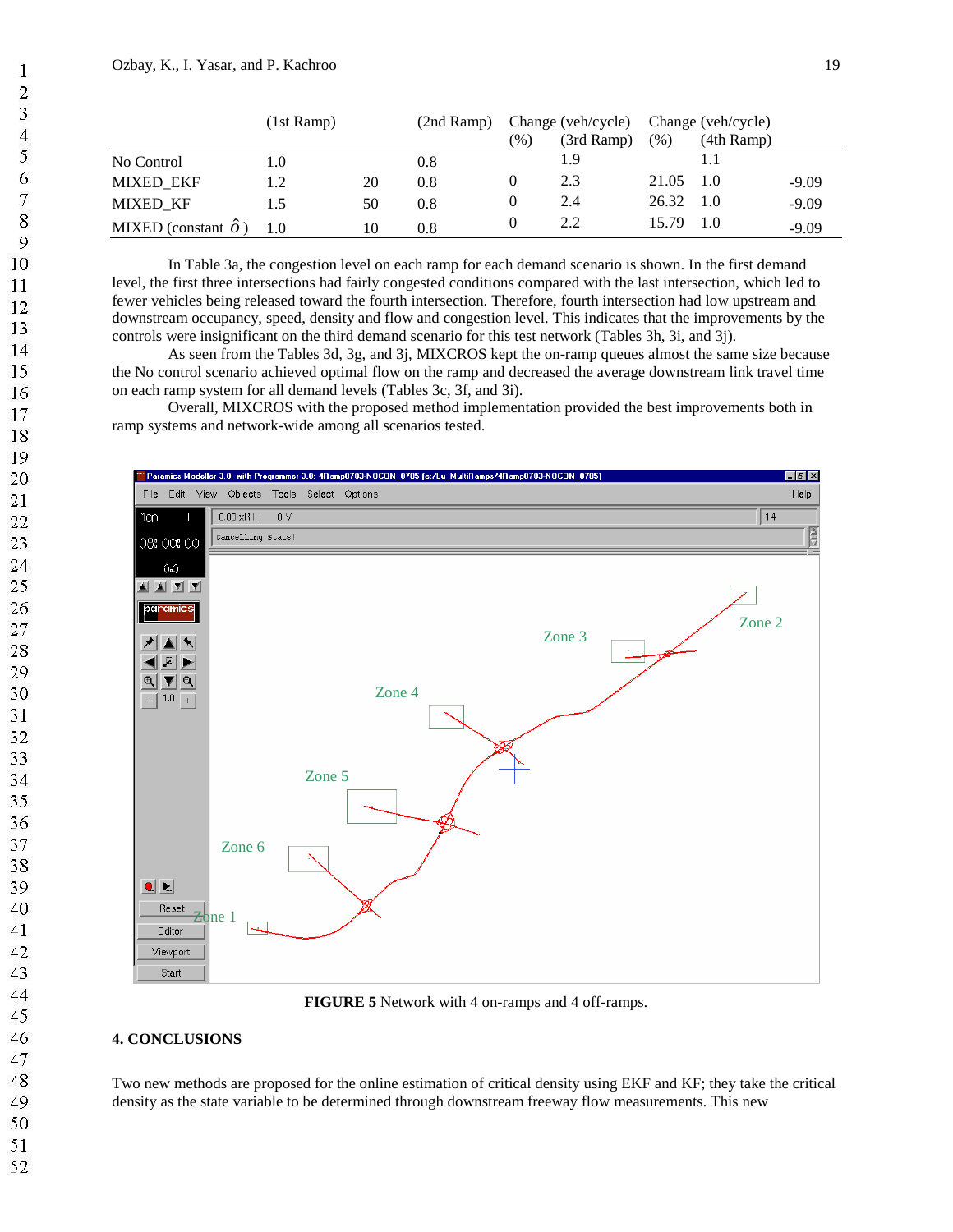methodology was tested using both macroscopic (MATLAB) and microscopic (PARAMICS) simulation environments.

Evaluation of the proposed methods show that these methods, unlike the one proposed by Smaragdis et al. (*1*), are not sensitive to the selection of the initial estimate or the time-step size employed to estimate the new critical density. Choice of the initial estimate and time period did not change the adaptive behavior of the methods. Hence, regarding the parameter sensitivity, the proposed methodology is quite robust (*13*). Another strength of the proposed methods is that they respond to sudden capacity changes very well. This can be very valuable during the peak period, when traffic conditions can change unexpectedly ((*13*) and Figure 4).

The proposed online estimation methods using EKF and KF have very simple algorithms. They track very efficiently the change in critical density that can result from environmental conditions, traffic incidents, or simply stochastic fluctuations. The only parameters needed to implement this online estimation methodology are initial estimates of the critical density  $\hat{\rho}_{cr(0)}$  and the covariance matrix of the initial state estimate ( $\hat{\rho}_{cr(0)}$ ). The former can

be simply determined from the flow density plots. The latter is a random variable with a known mean (Sections 2.2.1 and 2.3.1). The time-step size of the calculations can be assigned any increment of the metering update time, considering that the larger the time-step sizes are, the slower the method converges to the real value of the critical density.

Based on the first microscopic model simulation results obtained from the simple test network shown in Figure 4a, the implementation of ramp metering strategies, namely MIXCROS and ALINEA, on a 4-mile stretch of a 3-lane freeway with one on-ramp significantly decreased the average travel time on the ramp system and the overall network travel times. Improvement in both the ramp system and total network was obtained in the form of reduced average travel time (ramp system and total network), shorter queues on the ramp, and increased throughput on the downstream freeway link. However, these improvements were even greater after the implementation of the proposed online estimation methods.

Microscopic simulation results of both methods using KF and EKF showed approximately the same level of improvement in the ramp system. Both results were superior to the results collected using constant critical density over the course of the simulation. The proposed methods were especially successful at keeping the density at low values, whereas the critical density was subject to changes (Figure 5). They both showed excellent tracking behavior. However, KF is a more desirable approach because it is a linear filter that offers well-known convergence and optimality results. These results can be used to analytically prove the efficiency of ramp metering strategies integrated with it (*11*), a task that will be undertaken in a future paper.

Similarly, based on the second microscopic model simulation results, the proposed methodology showed promise improving the overall system-wide performance of MIXCROS implementation on multiple ramps (e.g., decreasing total travel time and increasing average speed). However, MIXCROS is a local feedback ramp metering control; considering the modifications that allow multi-ramp control, MIXCROS with the proposed on-line parameter estimation methods should perform much better in the networks with such control.

#### **REFERENCES**

- 1. Smaragdis, E., M. Papageorgiou, and E. Kosmatopoulos. A Flow–Maximizing Adaptive Local Ramp Metering Strategy. In *Transportation Research Part B* 38, 2004, pp. 251-270.
- 2. Ozbay, K., I. Yasar, and P. Kachroo. Comprehensive Evaluation of Feedback Based Freeway Ramp Metering Strategy by Using Microscopic Simulation: Taking Ramp Queues into Account. In *Transportation Research Record*, No. 1867, TRB, National Research Council, Washington, D.C., 2004, pp. 89-96.
- 3. Papageorgiou, M., H. S. Habib, and J. M. Blosseville. ALINEA: A Local Feedback Control Law for On-ramp Metering. In *Transportation Research Record*, No.1320, TRB, National Research Council, Washington, D.C., 1991, pp. 58-64.
- 4. Highway Capacity Manual (2000).
- 5. Ibrahim, A. T., and F. L. Hall. Effect of Adverse Weather Conditions on Speed-Flow-Occupancy Relationships. In *Transportation Research Record*, No.1457, TRB, National Research Council, Washington, D.C., 1994.
- 6. Yibing, W. and M. Papageorgiou. Real-time Freeway Traffic State Estimation Based on Extended Kalman Filter: A General Approach. In *Transportation Research Part B* 39, 2005, pp. 141-167.
- 7. Sun, X., L. Munoz, and R. Horowitz. Highway Traffic State Estimation Using Improved Mixture Kalman Filters for Effective Ramp Metering Control. In *Proceedings of the 42nd IEEE Conference on Decision and Control*. Maui, Hawaii, USA, Dec. 9-12, 2003, pp. 6333-6338.

 $\mathbf{1}$  $\overline{2}$ 3